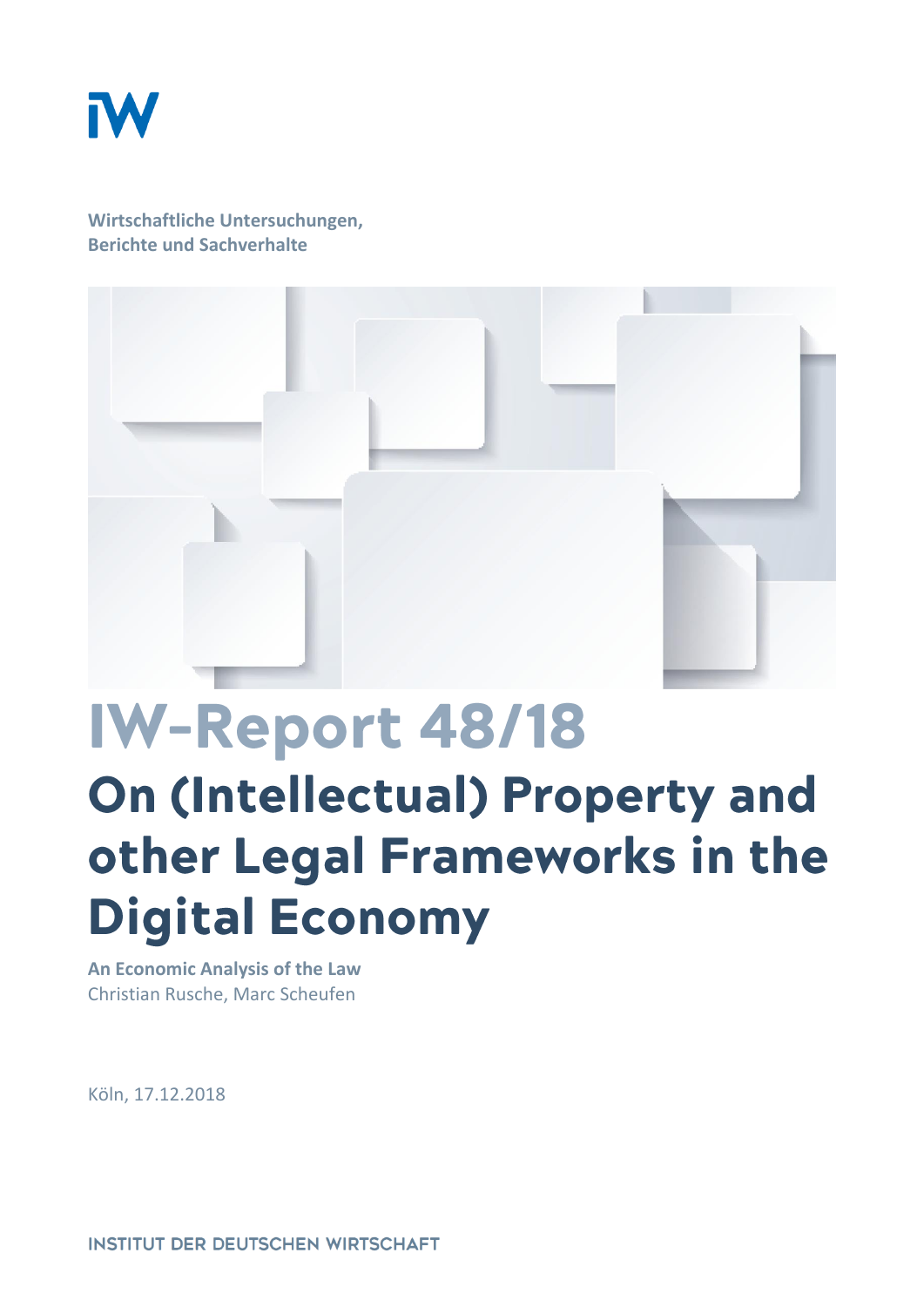

#### IPR for Data

# **Table of Contents**

|                | <b>Abstract</b>                                           |                                                                    |    |  |  |
|----------------|-----------------------------------------------------------|--------------------------------------------------------------------|----|--|--|
| 1              | <b>Introduction</b>                                       |                                                                    |    |  |  |
| $\overline{2}$ | Literature Review on Ownership of Data and Access to Data |                                                                    |    |  |  |
|                | 2.1                                                       | Property Rights Related to Data                                    | 5  |  |  |
|                |                                                           | 2.1.1 Union Wide                                                   | 5  |  |  |
|                |                                                           | 2.1.2 Germany                                                      | 7  |  |  |
|                | 2.2                                                       | Intellectual Property Rights for Data                              | 8  |  |  |
|                |                                                           | 2.2.1 Discussion of the Need for a New IPR                         | 8  |  |  |
|                |                                                           | 2.2.2 Characteristics of a New IPR                                 | 9  |  |  |
| 3              |                                                           | <b>Intellectual Property Rights for Data: An Economic Approach</b> | 11 |  |  |
|                | 3.1                                                       | <b>Characteristics of Data</b>                                     | 11 |  |  |
|                | 3.2                                                       | <b>Market Failure Arguments</b>                                    | 12 |  |  |
|                |                                                           | 3.2.1 Externalities                                                | 13 |  |  |
|                |                                                           | 3.2.2 Market Power and Natural Monopoly                            | 16 |  |  |
|                |                                                           | 3.2.3 Information Asymmetry                                        | 17 |  |  |
| 4              |                                                           | <b>Policy Implications</b>                                         |    |  |  |
|                | 4.1                                                       | <b>Externalities: IPR as a Solution</b>                            | 18 |  |  |
|                |                                                           | 4.1.1 The Economics of IPR                                         | 18 |  |  |
|                |                                                           | 4.1.2 Is There a Need for a New IPR for Data?                      | 21 |  |  |
|                | 4.2                                                       | Market Power: Antitrust Law as a Solution                          | 24 |  |  |
|                | 4.3                                                       | Information Asymmetry: Contract Law as a Solution                  | 25 |  |  |
| 5              |                                                           | <b>Conclusions and Outlook</b>                                     | 27 |  |  |
|                | <b>References</b>                                         |                                                                    |    |  |  |

### **JEL-Classification:**

D23 – Organisational Behaviour, Transaction Costs, Property Rights K11 – Property Law K12 – Contract Law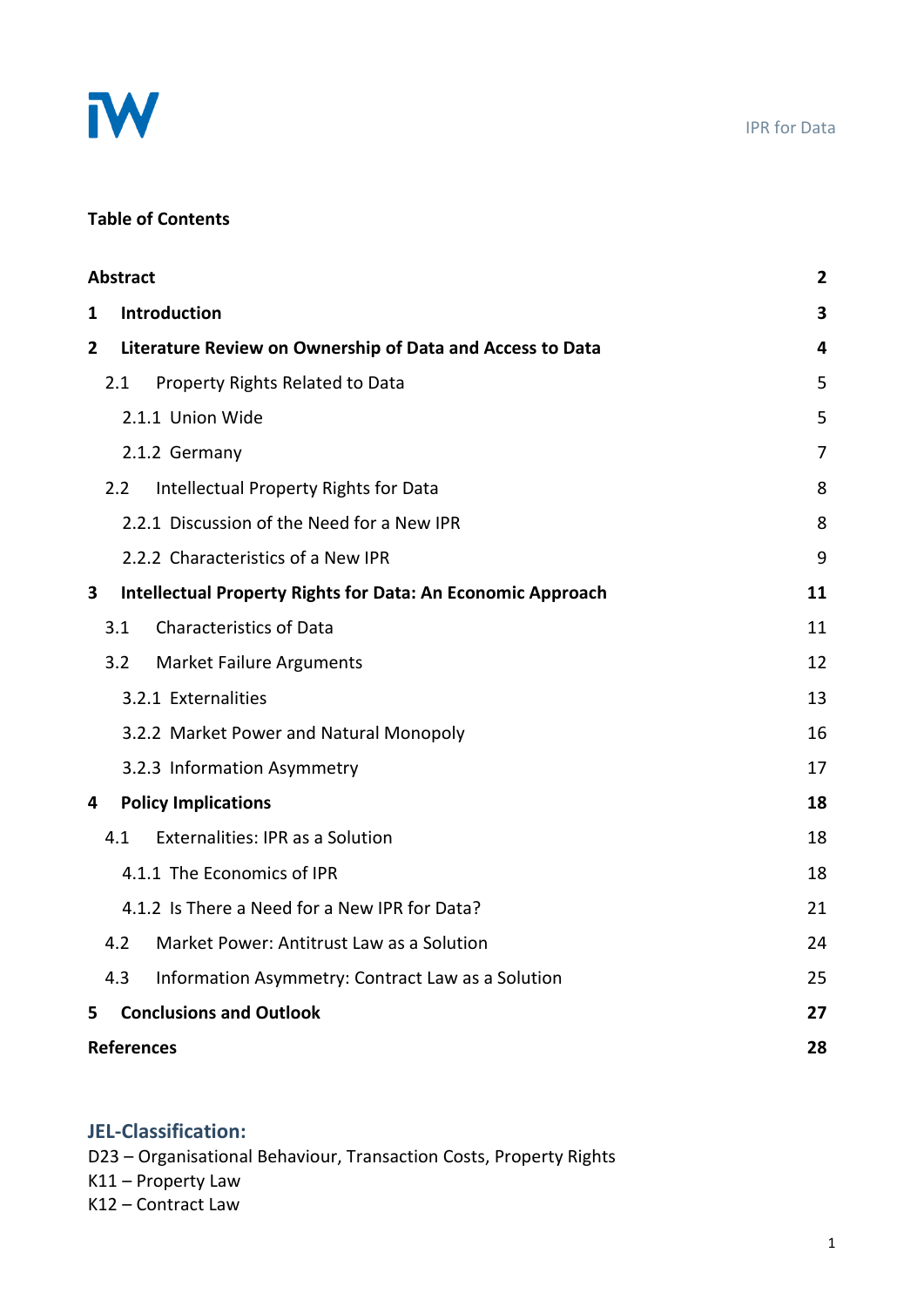# IW

# **Abstract**

The significance of data as an economic good in the digital economy quickly raises the question of who owns the data. More specifically, within the context of a data marketplace in which data is being exchanged or traded and where different bundles of rights (property rights) are transferred (contract law) – an answer regarding the genuine assignment of property rights for data seems important.

From an economic standpoint, this paper investigates the need for an (new) intellectual property right for data. Firstly, an overview of the status quo of the literature on property rights for data will be provided. This will be followed by an analysis of the characteristics of data as a good, clarifying the circumstances under which a market failure can occur. Accordingly, only a market failure situation will authorise economic policy intervention. Lastly, we will derive specific policy implications, offering economic reasoning on a new intellectual property right for data and specifically pointing to other forms of law that may be more applicable for reaching an efficient allocation of data resources.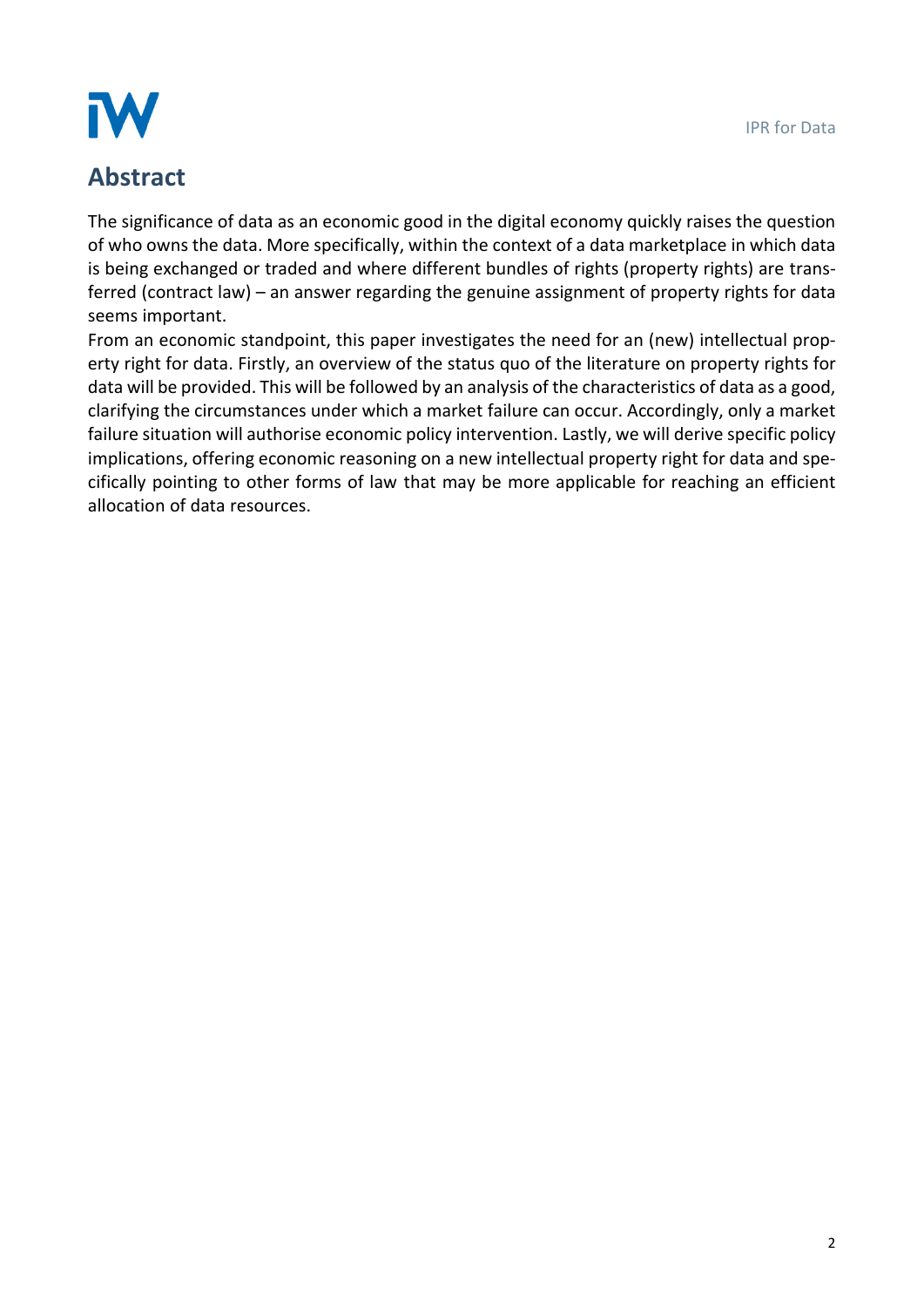

# **1 Introduction**

Data is being called the new oil, but this is an understatement. While consumption of oil is rivalrous, consumption of data is not (Haucap, 2015). The same set of data can be used for various purposes by different people simultaneously. Besides this favourable economic characteristic, digitalisation also eases the collection, storage, processing, distribution and analysis of data, which considerably enhances the role of data for the economy and the society as a whole, by widening the fields in which data can be used. The significance of data is underlined by the fact that companies with data-driven business models already dominate the ranking of the most valuable companies worldwide (Rusche, 2018 Forthcoming). Furthermore, the importance of data is still increasing. In a study for the European Commission, it is estimated that the data market in the European Union (EU) could have a total impact on GDP of around EUR 739 million in 2020, which is an increase of more than 25 percent since 2016 (IDC/Open Evidence, 2017).

In light of the considerable role played by data, discussion arose about how to provide the economy with the data needed to enhance growth and enable new data-driven business models. In this context, the matter of mandatory data sharing is also a topic of discussion (Haucap et al., 2018, 172). However, there tends to be more than one agent involved when data is created. For example, a company producing data using machines with sensors built by another company, where the latter could, during maintenance works, also access the data, or consumers using a search engine on their mobile device, while the various companies who provided the hardware or software required to make the search may have access to the search query data, too. In this respect, the questions of whether or not there is an "owner" of the data at hand or whether or not there should be a new intellectual property right for data surfaced. These questions were also raised by the European Commission. In the Digital Single Market Strategy, the Commission mentioned that without clarity over rights to use data, the single market could be fragmented and new technologies could be hampered due to differing regulations in the Member States (European Commission, 2015, 14).

Regarding the clarity over rights to use data, authors like Drexl (2017) and Franceschi/Lehmann (2015), among others, argue that the existing laws regarding intellectual property can be used to address access to, and ownership of, data. In contrast, Zech (2016) is in favour of a new intellectual property right for data. Generally, an intellectual property right is a cluster of capacities that varies according to the intellectual property at hand (Ohly, 2014, 3). In other words, an intellectual property right (IPR) for data is only needed if it solves specific (economic, contractual or other) challenges that arise due to data. This article contributes to the discussion by analysing the characteristics of data and the market failures that may be caused by these characteristics. We will then address the data-specific problems that the new IPR (as well as other forms of law) would have to solve.

With respect to the question of ownership, a distinction must be made between personal and non-personal data. Personal data refers to "any information relating to an identified or identifiable natural person" (Article 4 (1) General Data Protection Regulation (GDPR), Official Journal of the European Union, 2016a). According to Zech (2016, 464), the data protection regulation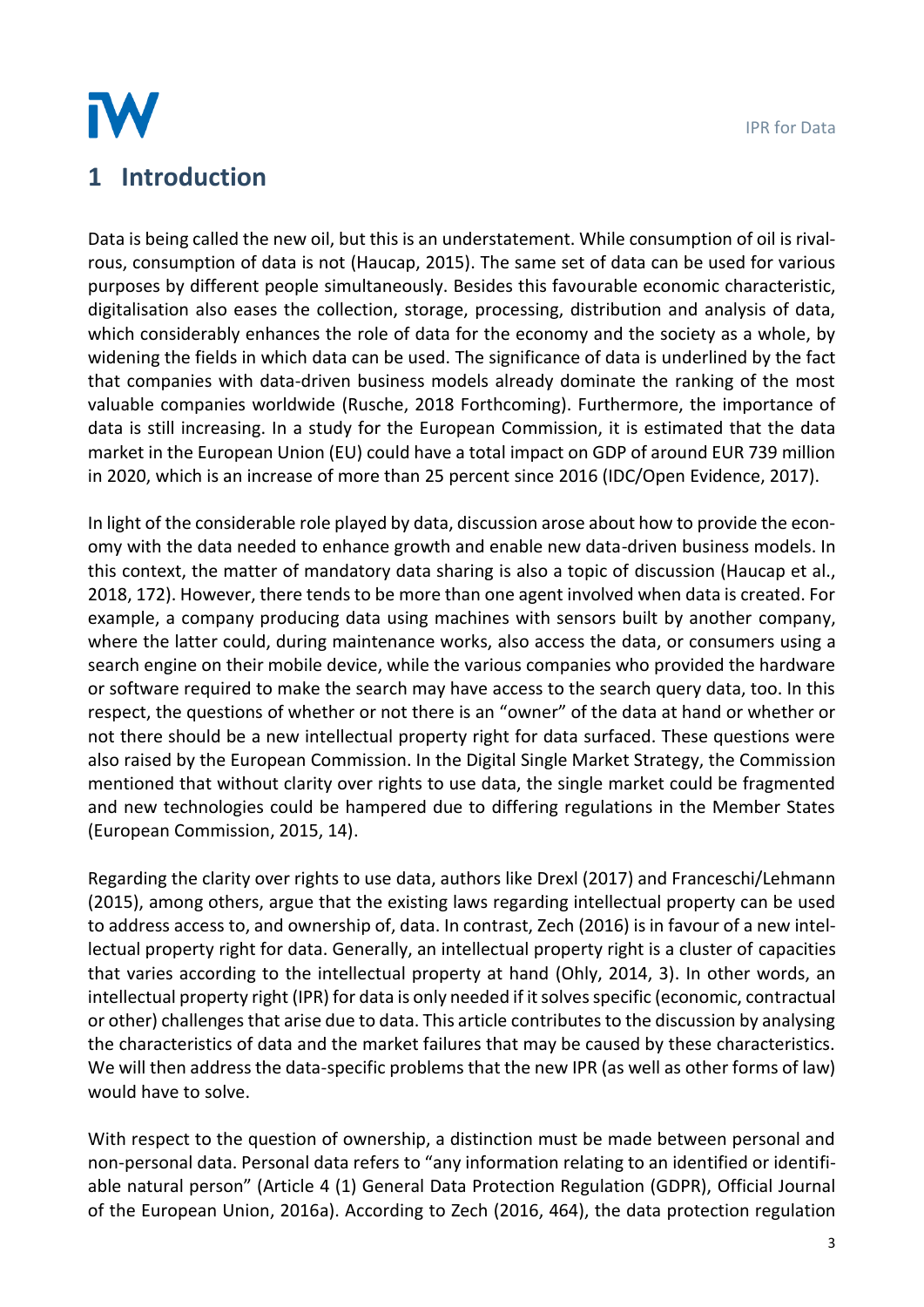

does not aim to provide a property-like regulation for personal data. In fact, it tries to introduce a personality right that balances the different interests. Since the European Union created a level playing field regarding access to data and the purposes that they can be used for in the internal market by implementing the GDPR, this paper only concentrates on non-personal data, especially machine data. This non-personal data also plays a crucial role for the European economy. For example, data allows for the creation of a digital twin of a process in the analogue world, which can then be analysed, changed and optimised without affecting production (Lichtblau et al., 2018).

Nevertheless, the scope of data that is regarded as personal data is broad. The Court of Justice of the European Union (2016b) even defined a dynamic IP address as personal data. The reason being that the individual in question can be identified through a combination with the data of the provider. However, thanks to proper pseudonymisation, as mentioned in the GDPR, or by using synthetic data based on the personal data at hand (Drechsler/Jentzsch, 2018), a data set can be transformed to non-personal data.

This paper proceeds as follows. In section 2, an overview is provided of the current legal literature on ownership of non-personal data. This includes the regulations that can be applied as well as the discussion of whether or not there should be a new IPR for data. In section 3, a summary is given of the economic characteristics of data and the possible causes for market failure. On that basis, policy implications are discussed in section 4, before the conclusions drawn in section 5.

# **2 Literature Review on Ownership of Data and Access to Data**

Because of the high and ever-increasing importance of data, the ownership of, and the right to access, data have been discussed in particular in legal and economic literature. Evidence that this discussion is not limited to a mere theoretical analysis was provided by the Digital Single Market Strategy of the European Commission, which outlines possible legal actions – regarding, among other things, data ownership and a right to access data – aimed at helping establish a Digital Single Market within the European Union (Zech, 2016; European Commission, 2015, 15). As yet, however, such rights have not been introduced.

On the one hand, this gave rise to different interpretations of other intellectual property rights and further regulations with respect to data. In section 2.1.1, interpretations that go back to EU regulations and national regulation in Germany are discussed. On the other hand, a discussion evolved that tries to evaluate whether a new intellectual property right (IPR) for data is needed or not. And, if it is needed, what it should look like. We will discuss the literature on this topic in section 2.2.

In this context, however, it has to be considered that data are used to extract the valuable information they contain (Rusche, 2018 Forthcoming). Accordingly, data can be regarded as a raw material that has to be utilised. This connection can also be found in the legal discussion. In fact,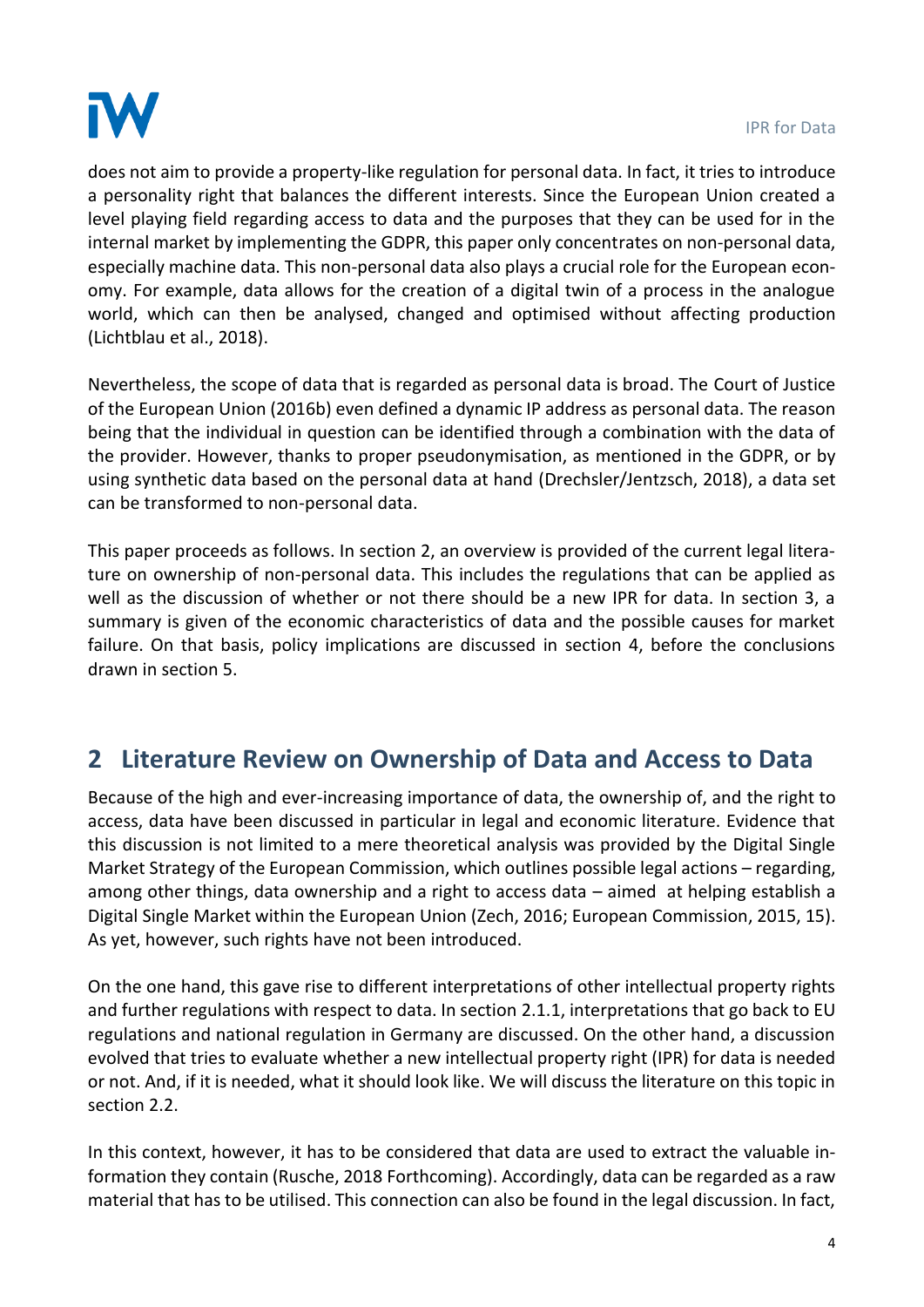

there is a distinction made between the syntactic and the semantic level (among others by Drexl, 2017 and Zech, 2016). The syntactic level refers to the characters alone, e.g. the letters of a text. The semantic level refers to the meaning, e.g. the statement of a text. In this article, we will also apply this distinction and concentrate on data on the syntactic level. The reason is that an additional investment is necessary to extract valuable information (semantic level) from the sequence of "zeros" and "ones" (syntactic level). This holds especially true for data that is generated automatically by machines.

# **2.1 Property Rights Related to Data**

The right to access data or data ownership can be subject to the contracts concluded by the parties involved, such as companies (Ensthaler, 2016, 3474). However, it has to be clarified which legislations may apply if such a contract is missing. Furthermore, a defined ownership can be a starting point for negotiations and therefore lays the ground for a contract. Once the ownership has been clarified, it is also possible to regulate access to data, for example by introducing compulsory licenses (Weber, 2017).

## **2.1.1 Union Wide**

As mentioned above, it is the aim of the European Commission to foster a single market for data. To this end, legislations are introduced to unify the laws of the Member States. In this section, we will deal with the European legislations that may apply to data, and therefore be applicable across the European Union. If EU legislation is missing, however, the national legislation of the Member State may apply. As an example, in section 2.1.2. we will discuss the approaches that relate to German law.

### **Database Directive**

.

One piece of legislation that is applicable to data is the law on databases. This legislation goes back to European Directive 96/9/EC (Database Directive) published in 1996 (Official Journal of the European Communities, 1996).<sup>1</sup> Within the framework of this Directive, a database is "a collection of independent works, data or other materials arranged in a systematic or methodical way and individually accessible by electronic or other means." (Art. 1 (2.)).

This definition already shows that a database is not only a mere collection of data (syntactic level). In order to create a database, the data and information have to be arranged in a systematic way (semantic level). Accordingly, it is not the aim of the regulation to protect the single data points within the database. The aim of the regulation is to protect the investment made to establish the database (Duisberg, 2017, 24). This also includes the investment in human capital for finding a suitable structure for the database. However, investments for producing data (ibid.) are not included.

<sup>1</sup> The Directive was implemented in Germany in §§87a et seqq. Urhebergesetz (copyright act)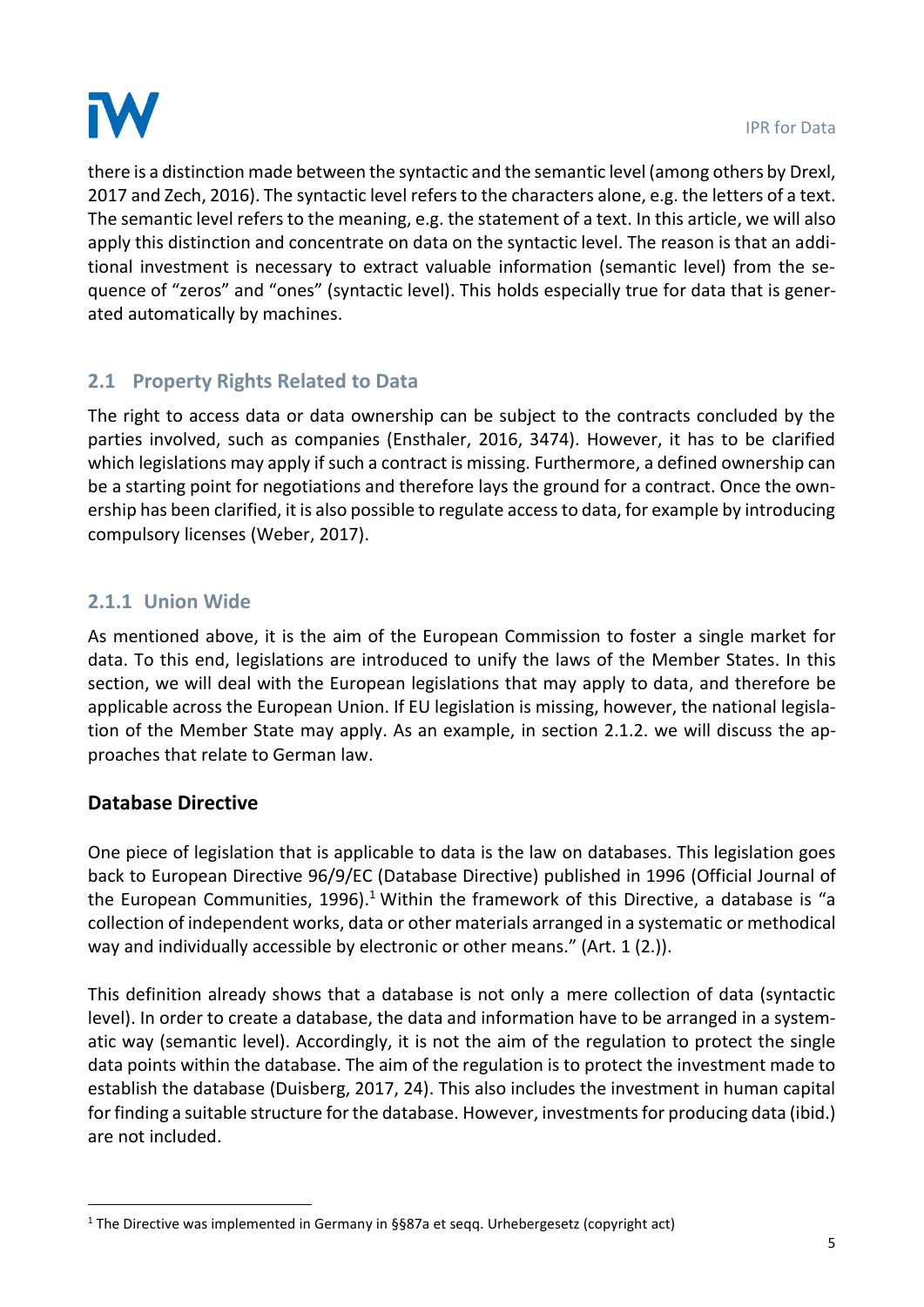

In essence, the Database Directive only provides for an exclusive property right for the whole database. A single data point within the database is not protected. The most important reason behind this is to not exclude the possibility for competitors to produce, or collect even, the same data on their own and create their own database.

### **Trade Secrets**

In 2016, the European Union adopted Directive (EU) 2016/943 to harmonise the regulation of trade secrets within the Single Market (Official Journal of the European Union, 2016b).

According to the Directive, a trade secret has to fulfil all of the following three requirements (Art. 2 (1.) Directive 2016/943):

- $''(a)$  it is secret in the sense that it is not, as a body or in the precise configuration and assembly of its components, generally known among or readily accessible to persons within the circles that normally deal with the kind of information in question;
- (b) it has commercial value because it is secret;
- (c) it has been subject to reasonable steps under the circumstances, by the person lawfully in control of the information, to keep it secret".

It should be noted that this regulation considers the acquisition of a trade secret as lawful if the discovery or creation took place independently (Art. 3 (1) lit. (a)). Accordingly, the holder of a valuable set of data has no right to exclude any other person or company from legally creating and using a data set that is as valuable or even identical. Thus, the trade secret regulation does not provide exclusive rights on the trade secret (Kiefer, 2018, 912). Furthermore, the fact that a data set is not publicly available and that the holder has made investments to keep it secret lays the ground for considering a data set as a trade secret according to Directive (EU) 2016/943. That also means that once the data is disclosed, it loses the status as a trade secret, and therefore loses value. However, the Directive grants protection to the holder of the data in the event of unlawful acquisition, use or disclosure thereof (Art. 12). This also includes the payment of damages suffered by the trade secret holder (Art. 14).

The compensation for the damages suffered can consist of three parts: direct monetary loss, the profit earned by the company that unlawfully acquired the information and a (virtual) license fee for the trade secret (Kiefer, 2018, 914).

### **Antitrust regulation**

In this respect, competition problems due to a lack of access to data or market power because of data can be addressed by antitrust regulation as well. This appliesfor merger control (Rusche, 2017) and access to data of a dominant company (Rusche, 2018 Forthcoming). However, as is stated by Hennemann and Paal (2018, 81), the allocation of ownership of data and access rights to data are necessary preliminary steps for determining the market position, and hence market power. Accordingly, consequences of antitrust regulation are discussed in section 4.2.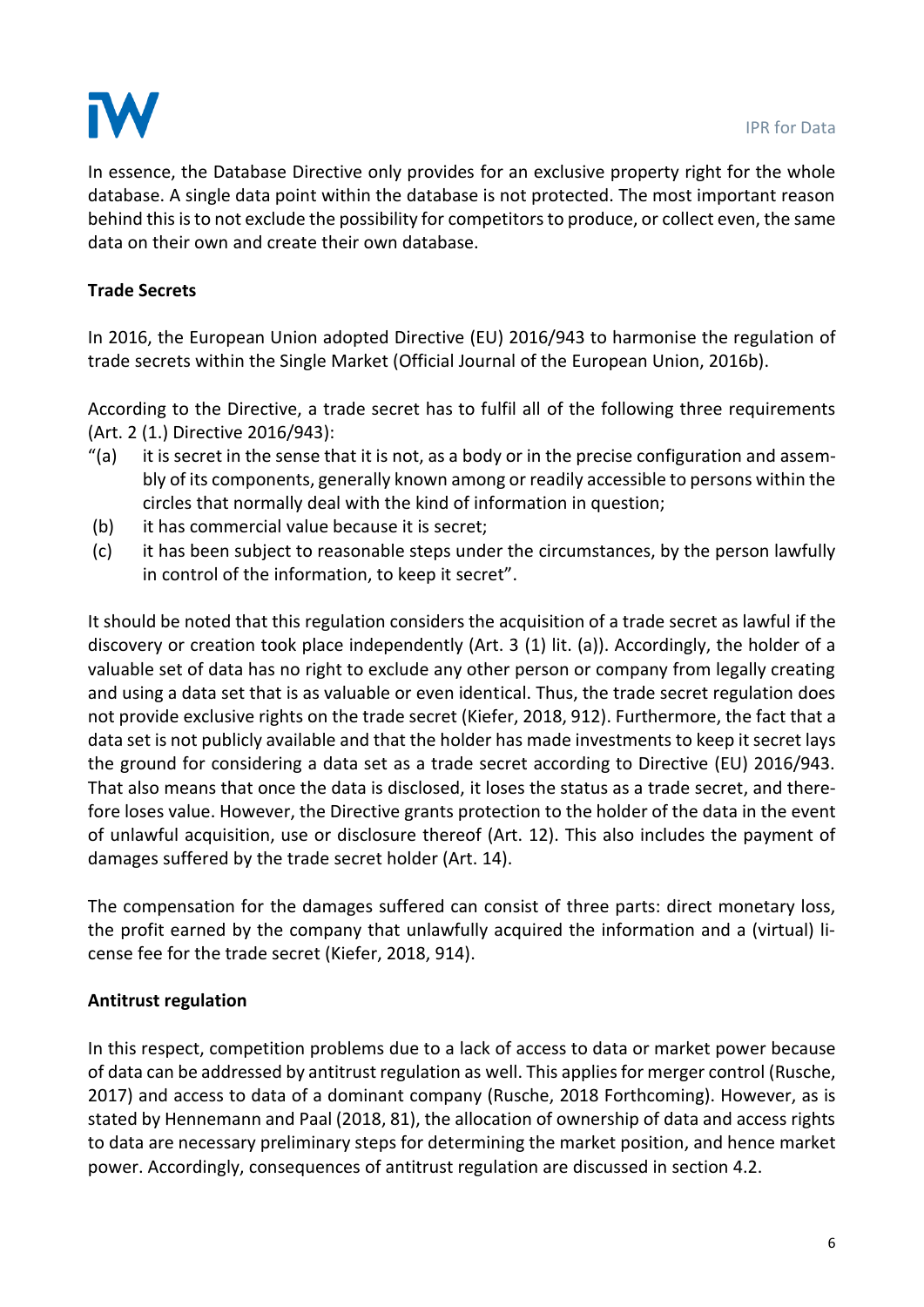

1

### **2.1.2 Germany**

Due to a lack of a regulation that unifies ownership of, and access to, data in the European Union, a great deal of discussion evolved that tried to apply existing regulations to data. In this section, we describe the approaches taken in Germany.

One string of literature attempted to apply laws from the German Civil Code (Bürgerliches Gesetzbuch - BGB) that deal with physical goods.<sup>2</sup> This included an approach that uses §§903 S.1, 90 BGB (Zech, 2015). This approach defines the producer of data as the holder of property rights. Producing data in this respect means recording or coding (Duisberg, 2017, 19). Accordingly, by collecting data, a party can claim rights to the collection.

Hoeren (2013) describes a rather similar approach. He refers to § 303a StGB from the German Penal Code (StGB – Strafgesetzbuch). According to his interpretation of the law, the person that technically created the data, either by directly saving it in a data memory or using a programme (Hoeren, 2013, 487), can claim ownership. It should be noted that the owner of the data memory is not the owner of the data, but he may have a right to access the data.

Hoeren (2013) also attempts to draw similarities between data and physical goods, and the respective relevant laws. In this respect, he also refers to §950 BGB. This paragraph is also used in another approach by Ensthaler (2016). According to this approach, the right of ownership of data could be decided analogously to the handling of raw materials (Ensthaler, 2016, p. 3475). Ensthaler (2016) describes the example of a company that uses machines: the manufacturer installs devices that collect data from these machines. The company using the machines produces the raw data and can therefore charge a (small) fee, but the producer that installed the devices can claim the rights to the information generated from the data and the databases created from these data. Furthermore, according to Ensthaler, the fee is supposed to be unrelated to the value that can be created by utilising the data.

Contrary to this approach, Grosskopf (2012) argues that machine data is a product of the machine the data is generated from and therefore belongs to the owner of the machine ("Früchte einer Sache", §99 BGB). However, Grosskopf (2012) limits his analysis to geodata and telemetry data. Furthermore, rights may only come to live if the yield of data is as intended, which may vary according to the case at hand.

Another approach neglects proprietary rights for data (Assion/Heun, 2015; Duisberg, 2017). However, Assion/Heun (2015) use §100 BGB to argue that the value created by utilising the data can be allocated to the owner of the device on which the data is saved. In other words, the value created stems from use of the device, and thus the device owner has the right to the value created. However, the authors state that ownership in this sense may be disputed, for example if data is saved in a cloud.

<sup>&</sup>lt;sup>2</sup> We will elaborate in section 3 that the characteristics of physical goods do not apply to data from an economic perspective.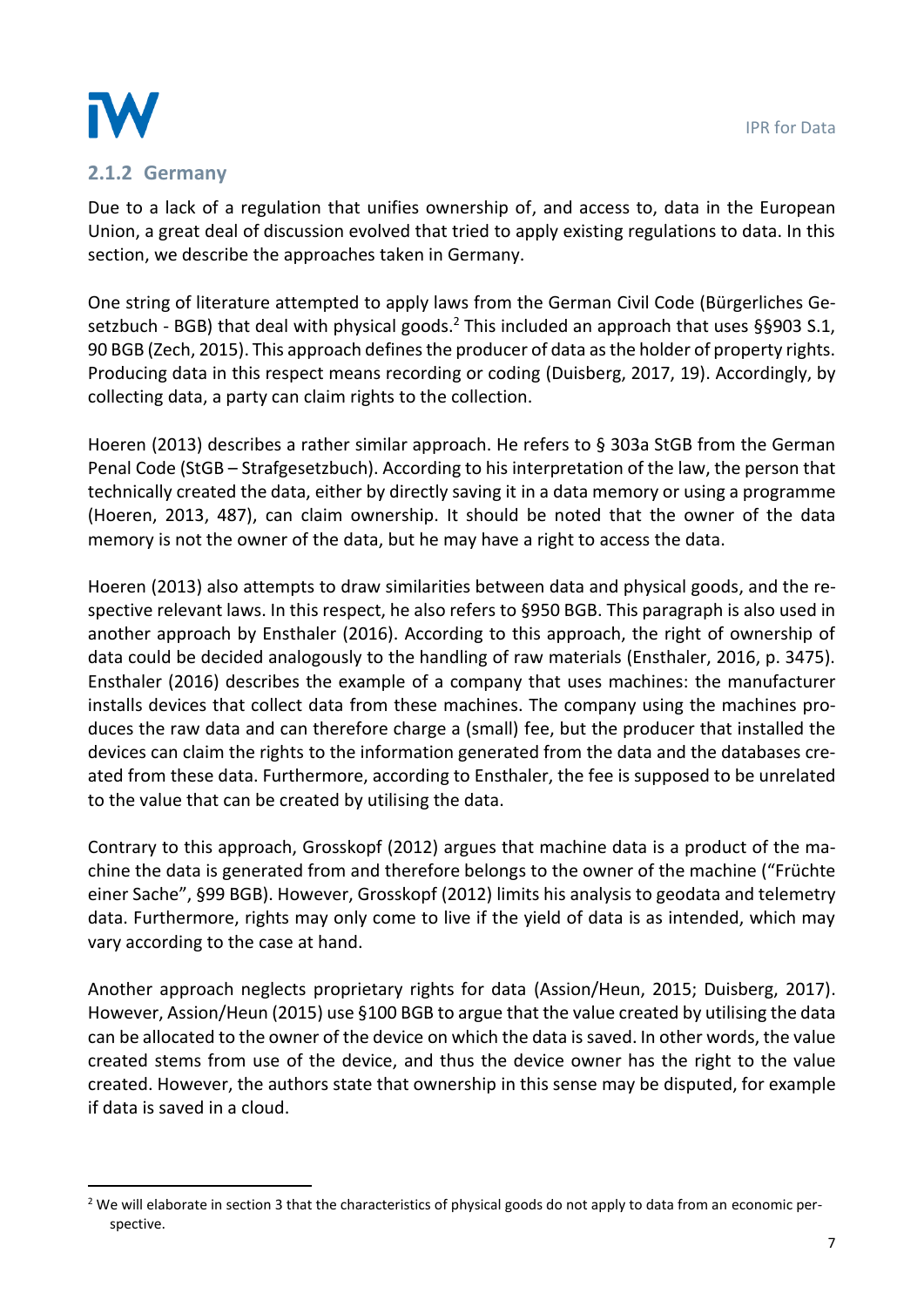

## **2.2 Intellectual Property Rights for Data**

Against the backdrop of the abovementioned approaches, the question arises as to whether there is still a need for a new intellectual property right with respect to (syntactic) data or not. In fact, do problems of market failure exist that warrant regulatory action? In the following subsection, a summary is provided of the discussion of this matter in the relevant literature.

## <span id="page-8-0"></span>**2.2.1 Discussion of the Need for a New IPR**

Franceschi/Lehmann (2015) conclude that the existing rules can already be used to regulate the data market. However, they only describe regulations in Germany and Italy. Kerber (2016) denies the need for a new intellectual property right, although he doesstate that the development of the data economy could make the introduction of additional laws necessary soon. Kerber's denial of the need for a new intellectual property regulation is firstly based on the notion that the cooperating parties at hand know their business best, and can thus agree on suitable contracts that address the allocation of value added and the access to data. The problems that arise, for example due to market power of one party, can be addressed by existing laws, i.e. competition law in this case. Secondly, Kerber is not convinced that too little data is produced and analysed because there are suitable means for keeping data secret and to prevent unauthorised copying. Accordingly, there is no public good problem and the development of a market for data is not hampered.

Finally, Kerber believes that a new intellectual property right causes damages because there are already "difficulties of defining and specifying the exact subject matter" (Kerber, 2016, 998). Furthermore, the development of the data economy cannot be foreseen in detail and therefore an inappropriate regulation could impede economic development and cause legal uncertainty. This argument is also used by stakeholders in the economy, such as the Federation of German Industry (BDI, Bundesverband der Deutschen Industrie, 2015) and the Plattform Industrie 4.0 (2016), an initiative that is supported by politics, business, science, associations and unions to promote Industrie 4.0, especially in Germany. In fact, both are in favour of contracts concluded by business partners and against a preventive introduction of a new intellectual property law.

Drexl (2017) also believes that the existing rules are sufficient and that there is in principle no need for a new regulation. However, Drexl (2017, 291) sees uncertainties in applying existing rules to data, such as the Trade Secrets Directive or EU competition law, and the clarification of these uncertainties by courts might not take place quickly.

However, there are also arguments in favour of a new intellectual property right. Zech (2016) mentions that a uniform right may help to establish an EU Single Market. Furthermore, Zech (2016, 470) argues that rights help to establish a functioning market for data. Property rights make companies offer data sets on markets that they would otherwise have kept secret. Another stakeholder in favour of a new regulation is the German Federal Ministry of Transport and Digital Infrastructure (Bundesministerium für Verkehr und digitale Infrastruktur, 2017). The Ministry aims to introduce a new regulation that clarifies access rights to data. This would help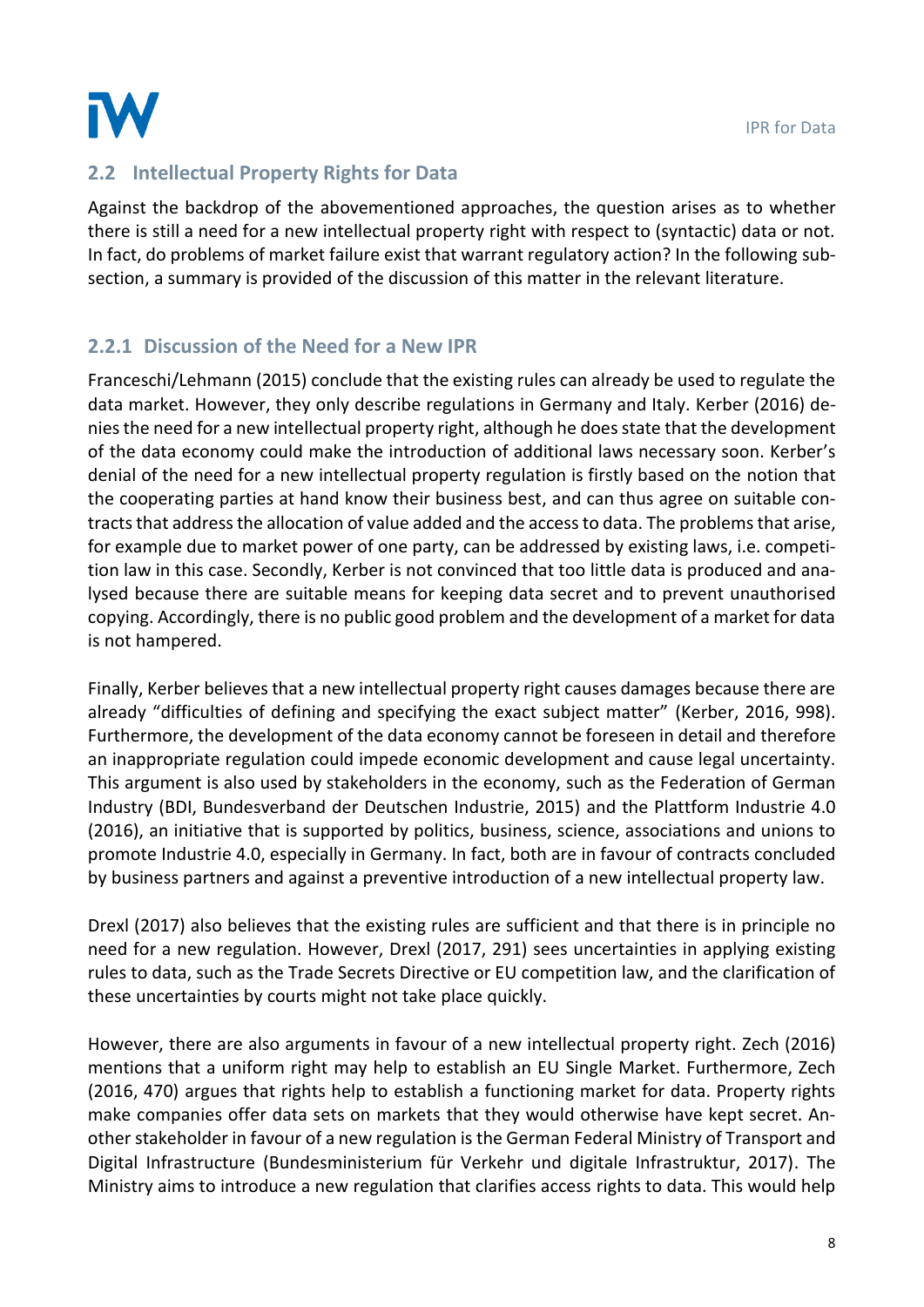

to make more data available and therefore to utilise the opportunities data offers. However, it must be said that only a minority of authors are in favour of a new IPR (Lohsee et al., 2017, 18).

## <span id="page-9-0"></span>**2.2.2 Characteristics of a New IPR**

As mentioned previously, an intellectual property right is usually a cluster of capacities that varies according to the intellectual property at hand (Ohly, 2014, 3). A trade secret, for example, incorporates capacities other than trademark rights. While trade secret regulation aims to protect the effort put into keeping a secret secret, trademark rights ensure that the holder of the rights can exploit the public trademark he created.

When considering intellectual property rights, there are four important features that must be factored in and that may differ according to the intellectual property in question (Kiefer, 2018, 911). They are subjectivity, totality, exploitability and the scope of protection, and they will be discussed with respect to data further on. Prior to that, however, it must be mentioned that defining the subject matter of an intellectual property right for syntactic data is problematic in itself (Kerber, 2016, 998). For example, Drexl (2017, 277) argues that such a right is questionable because it has to be shown that the data is new. In other words, it must be demonstrated that "the same information has not been stored before in form of 0s and 1s." (Drexl, 2017, 277, fn 109). Furthermore, one must consider that the same information can be stated differently on the syntactic level, in a different language or form, for example. Hugenholtz(2017, 97) mentions that defining the subject matter for real-time data might even be impossible. In fact, the question generally arises of what the consequences would be if a new data point were added to a data set that was protected by an intellectual property right: is that already sufficient grounds for creating a new intellectual property right?

### $\blacksquare$  Subjectivity

Once the subject matter has been defined, however, an intellectual property right for this subject matter has to include subjectivity. In fact, intellectual property rights must be assigned to a subject (Kiefer, 2018, 911). This subject is either a natural person or a legal entity. The subject is the holder of the intellectual property right. The holder of an intellectual property right is granted the opportunity of exclusively using the intellectual property he created or acquired. The question with respect to data is, to whom should the right be allocated? As explained in section 2.1, different approaches allocate the right to different subjects. Zech (2016), for example, is in favour of attributing rights to the data producer, while Assion/Heun (2015) allocates the right to the owner of the device on which the data is saved.

### ■ Totality

According to Jänich (2002, 198), totality refers to the fact that once the intellectual property right and the right holder are defined, the general public has to respect this decision and is not allowed to impede the holder of the right. According to Kiefer (2018, 913), totality is an exclusivity in relation to third parties that is expressed by the right to use the intellectual property and the right to defend oneself against unjustified interventions. Since the degree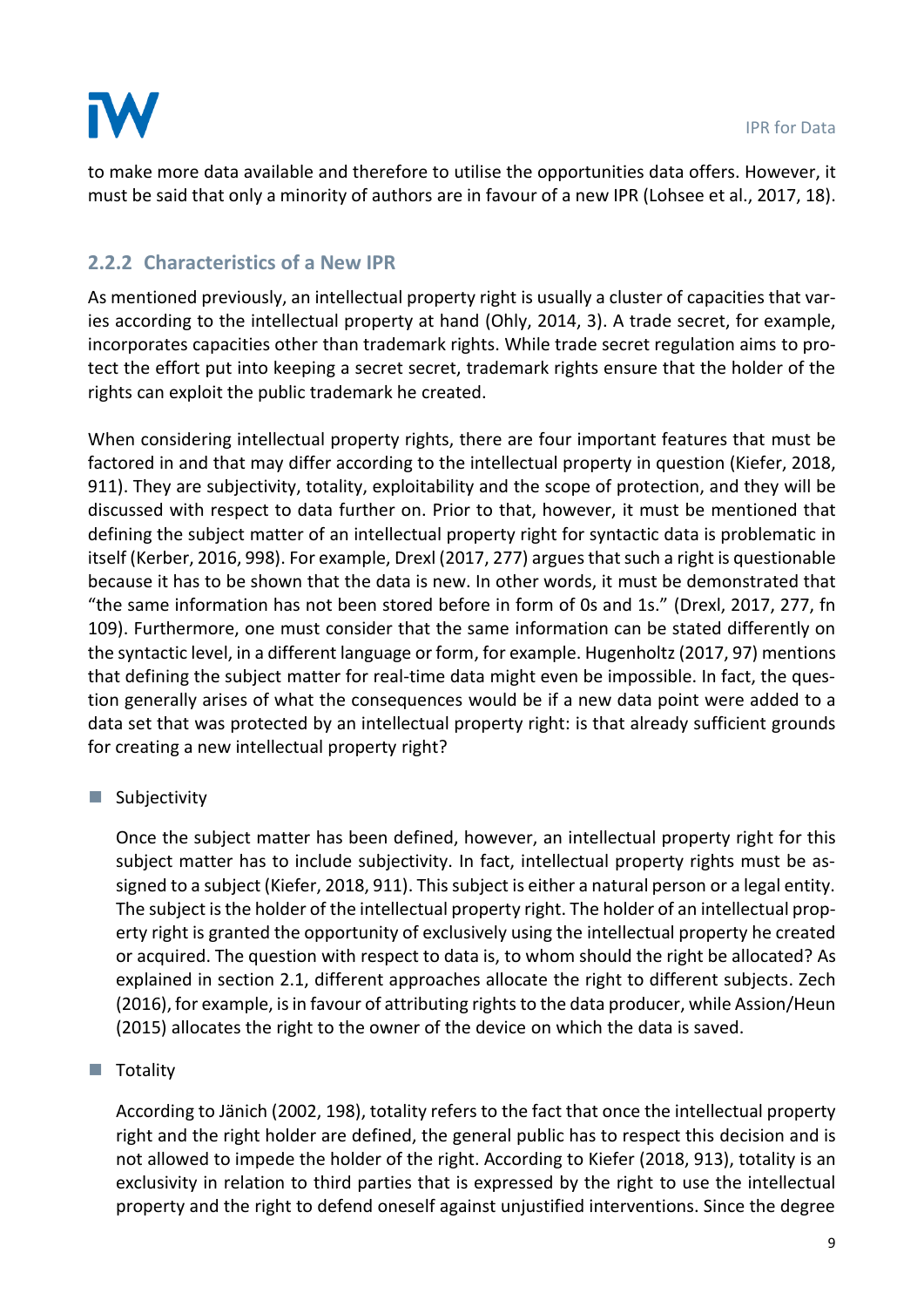

of totality is an essential feature of an intellectual property right for data, we will hold back on analysing this point until section [4.1.](#page-18-0)

### $\blacksquare$  Exploitability

Exploitability is the right to make use of the intellectual property. In other words, the holder of the intellectual property right can use it for his own business, sell it, or give licenses to a licensee and therefore grant a contracting party the right to monetarise it. That this feature also applies and should apply for data is not doubted in the literature. Furthermore, compulsory licenses are mentioned in the literature to address the problem of missing access to data (Weber, 2017).

### ■ Scope of Protection

This feature addresses not only the scope of protection of the right itself, but also the possibilities the holder of an intellectual property right has to defend himself against a violation of his right. The scope of protection summarises aspects such as the limitation period of the exclusive right, which actions are prohibited for competitors or to whom the holder should grant access to the right. Defensive rights could include indemnity for a violation of the right or injunctive relief. However, since the majority of authors argue against the introduction of a new intellectual property right for data (section [2.2.1\)](#page-8-0), specific configurations are not addressed. Zech (2015, 2016), who is in favour of a new intellectual property right, has addressed the question of the limitation period and concluded that there should only be a "short-term protection" (Zech, 2016). The rights of defence with respect to data may be in line with the rights granted in Directive 2016/943 (Official Journal of the European Union, 2016b) on trade secrets, mentioned in section 2.1.1, and that are also in line with the rights granted for other intellectual property rights (Kiefer, 2018). In fact, once the right is violated, the holder is entitled to compensation. Furthermore, in Art. 12 of the Directive (Official Journal of the European Union, 2016b), the holder may call for:

- $\blacktriangleright$  the cessation of or the prohibition of the use of or disclosure of the trade secret;
- ► "the prohibition of the production, offering, placing on the market or use of infringing goods, or the importation, export or storage of infringing goods for those purposes";
- $\blacktriangleright$  the recall, depriving or destruction of infringing goods; the destruction of all or part of any document, object, material, substance or electronic file containing or embodying the trade secret.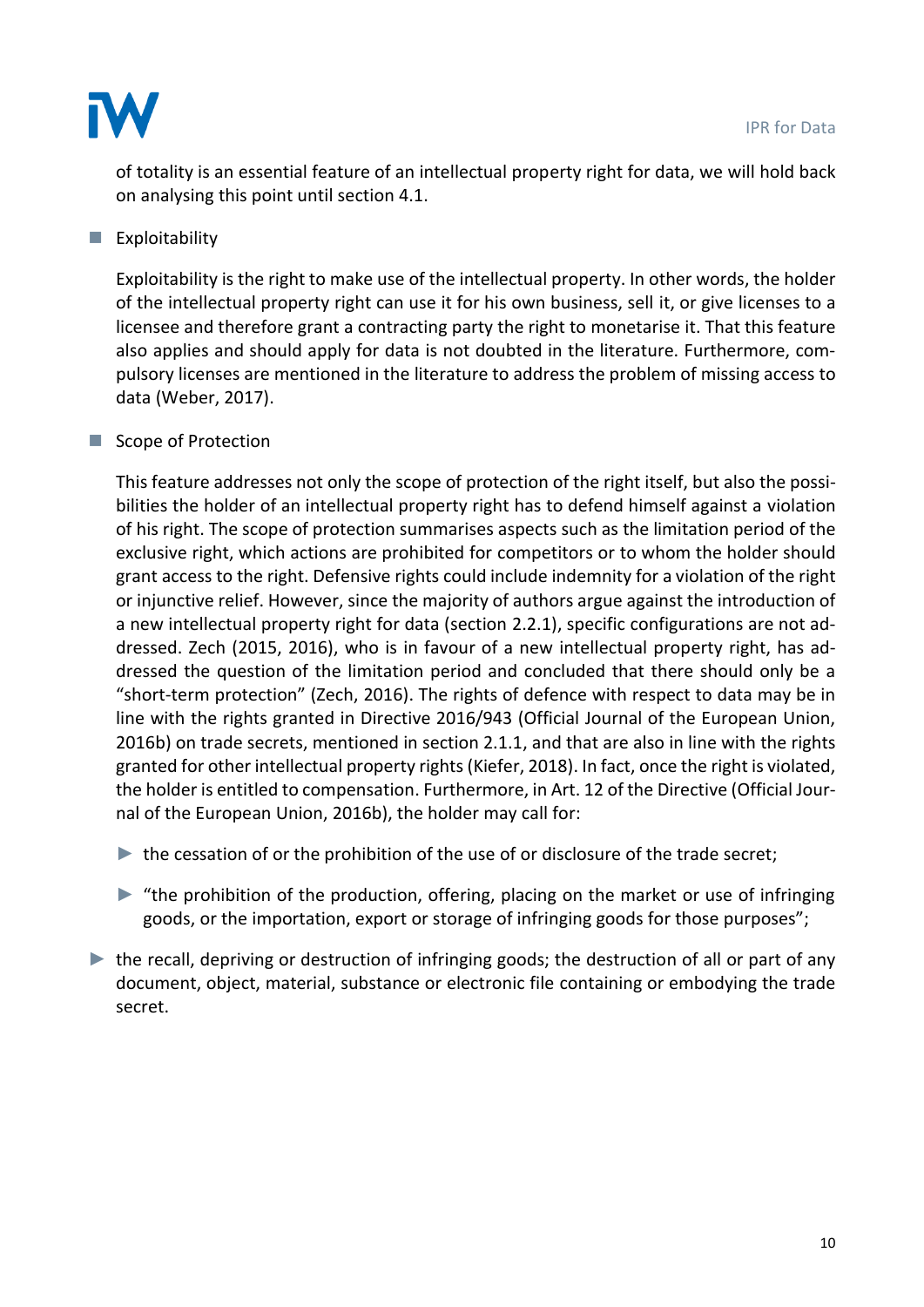

# <span id="page-11-1"></span>**3 Intellectual Property Rights for Data: An Economic Approach**

Analysing the need for a new (intellectual) property right for data requires an in-depth understanding of the general characteristics of data. In particular, we classify goods as rivalrous/nonrival and excludable/non-excludable. Here, once we have categorised data in such a way, we will discuss possible forms of market failures. Looking at specific conditions that must prevail for an efficient market outcome, we will identify and isolate various market failure issues that may be predominant in a market for data. Finally, we will investigate under which conditions different forms of market failure may be most likely, making a distinction between different types of data.

# **3.1 Characteristics of Data**

In general, two characteristics can be distinguished to classify goods from an economic perspective. First, goods can be described in terms of rivalrous versus non-rival in consumption. A good is (non-) rivalrous in consumption if the use of the good by one person does (not) impede the use of the same good by another person. For example, drinking a glass of water implies that nobody else can drink the very same glass of water (i.e. water is rivalrous in consumption). In contrast, using the German autobahn does not impede other drivers from deriving the same utility from its usage (i.e. the autobahn is non-rival in consumption). The latter example, however, reveals that a good can change its characteristic from non-rival to rivalrousin consumption and vice versa. Accordingly, a traffic jam would induce rivalry in the use of the autobahn.

Secondly, goods can be characterised by excludability or non-excludability. Excludability implies that others can be excluded from using the good, whereas non-excludability means they cannot. For instance, owning a car and having its key enables its owner to exclude others from driving the car (i.e. a car is excludable in consumption). In contrast, it is not possible or extremely costly to prohibit others from fishing in the ocean (i.e. fish are non-excludable in consumption). Classifying goods in terms of both rivalry and excludability in consumption reveals a matrix containing four different types of economic goods [\(Table](#page-11-0) 3-1).

|                    | <b>Excludability</b> | <b>Non-Excludability</b> |
|--------------------|----------------------|--------------------------|
| <b>Rivalry</b>     | private good         | common good              |
| <b>Non-Rivalry</b> | club good            | public good              |

# <span id="page-11-0"></span>**Table 3-1: Classification Characteristics of Economic Goods**

Source: own depiction

Accordingly, having (exclusive) ownership of a certain good necessarily defines whether others can be excluded from its consumption. That is to say, property defines a private or club good, depending on whether the good is rivalrous or non-rival in consumption. In contrast, for every good where no property right is defined, the non-excludability characteristic reveals a common-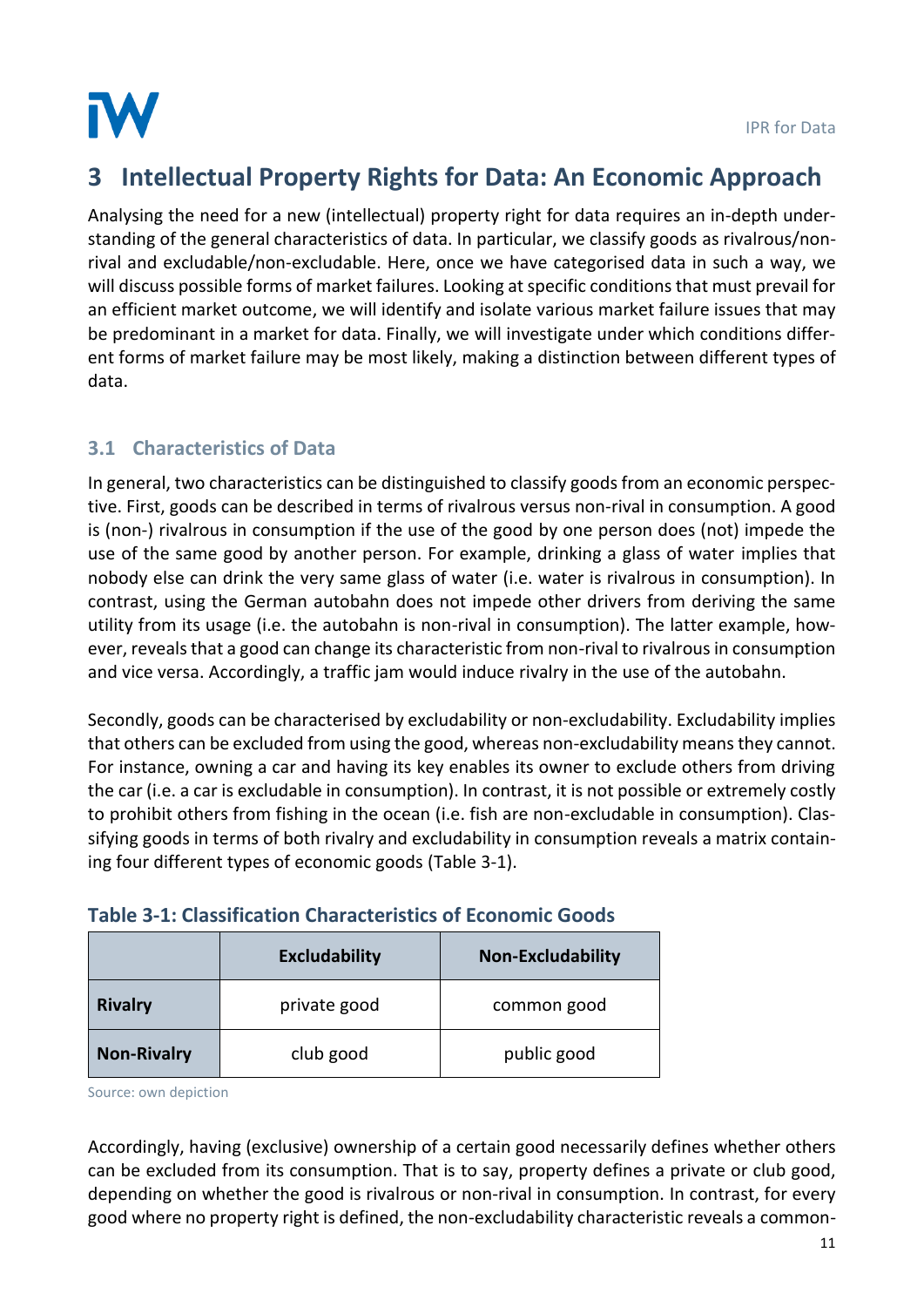# IW

pool resource (given rivalry in consumption) or a public good (given non-rivalry in consumption). Thus, the need for a (possible) property right on data requires clarification of the genuine characteristics of data as a good.

Firstly, data is characterised by non-rivalry in consumption. As data cannot be depleted, it can be consumed by more than one party without any loss of individual utility through consumption. From an economic perspective, this characteristic is beneficial, as it reveals that data is not a scarce resource. Hence, existing data should be used by as many consumers as possible, as from a social welfare perspective, each net benefit from data consumption increases social welfare. As an interim conclusion, we find that data is either a club or a public good, depending on the question as to whether (exclusive) property on data can be defined.

Secondly, data can be characterised by excludability, as there are many ways for a company's internal data governance to prevent data from becoming public. For example, a company can determine roles for employees, such as data owner or data steward. For such internal use, data governance can be structured according to two main forms of organisation. On the one hand, data governance may be characterised by a centralised ownership model with one owner of all data resources. On the other, a decentralised ownership model may specifically define personal roles of different owners of explicit and distinct data resources. Accordingly, for internal use, contractual employment provision combined with technical systems (such as authenticationand authorisation-protocols) may allow for excluding third parties from using a company's data.

In contrast, the increasing importance of externally used data – especially as a good that can be traded on a market for data – may challenge the excludability characteristic of data. The reason for this can be illustrated by the well-known information paradox by Kenneth Arrow (Arrow, 1962). For experience goods in particular, the seller of a good has to provide information about the product for the buyer's (pricing) assessment. However, once this information is disclosed, the buyer cannot be excluded from this information. This is particularly a problem for information goods, such as data. In other words, it may be questionable whether or not third parties can be excluded from using external (traded) data, revealing both characteristics of a club as well as a public good. In this regard, Kerber (2016) argues that the information paradox may not be a substantial problem for data, as it can be assumed that for most cases a seller of data will be able to sufficiently describe the value of his data to a buyer without disclosing the full set of data. However, Kerber (2016) points to another closely related problem: the buyer of data may be able to resell the data to others with potentially very negative effects on the expected revenue for the initial seller (section [3.2.3\)](#page-17-0). For data with high production costs in particular, this aspect may be crucial, as the buyer benefits from substantial cost advantages by copying the data and reselling it to other potential buyers.

# **3.2 Market Failure Arguments**

Whether or not we conclude an efficient allocation of (data) resources is always a question of identifying a possible market failure. Economic theory tells us that an intervention (e.g. by the definition of a(n) (intellectual) property right for data) may only be justified by the existence of a market failure. To identify a market failure, neoclassical theory typically refers to the model of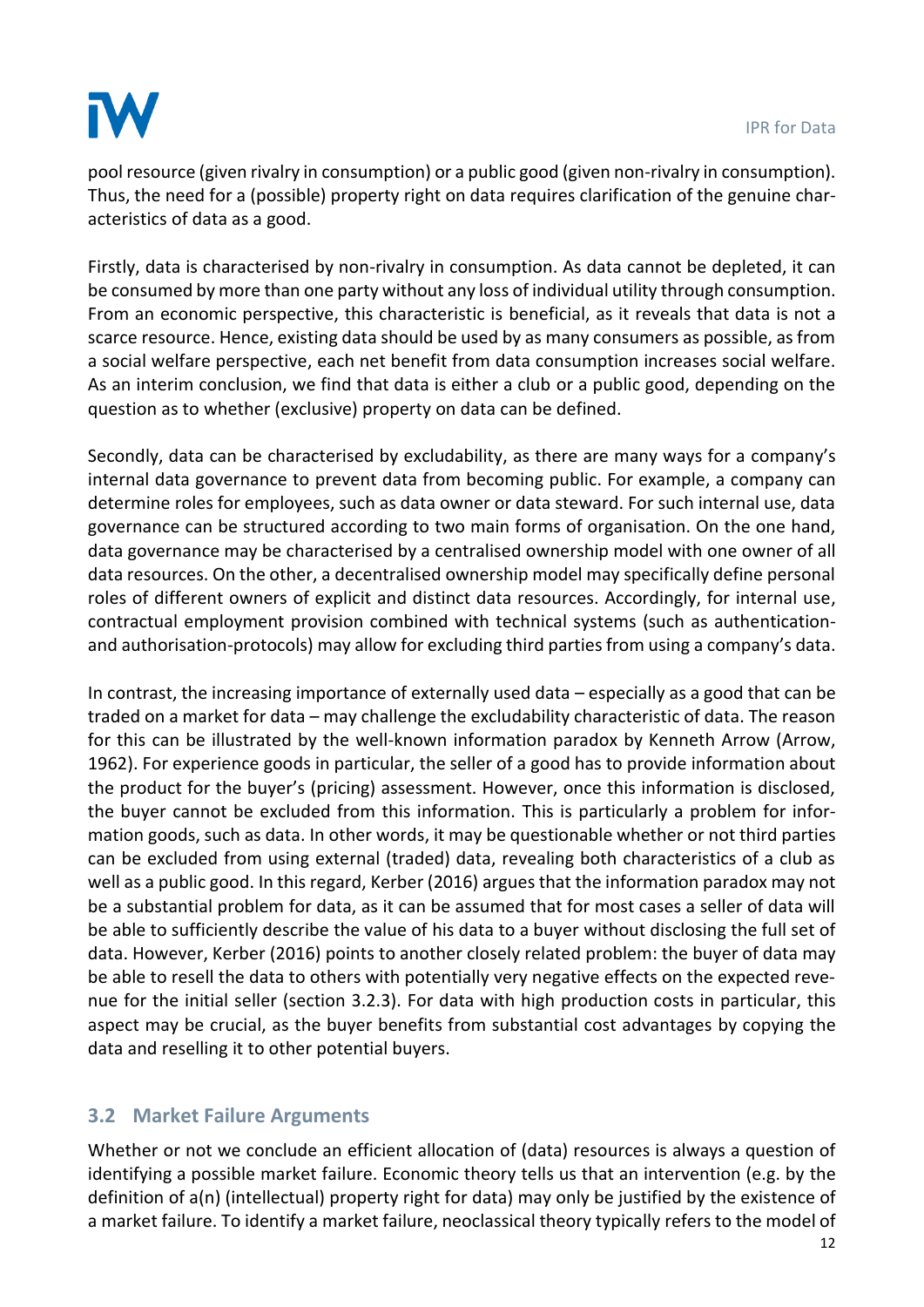

perfect competition as a benchmark for (economic) efficiency. Accordingly, a set of requirements has to be met to allow for an efficient allocation of data resources. [Table](#page-13-0) 3-2 provides an overview of these requirements as well as the respective market failure in the event of violation.

| <b>No</b> | <b>Assumption</b>                       | <b>Market Failure</b>             |  |  |  |
|-----------|-----------------------------------------|-----------------------------------|--|--|--|
| 1         | Well-defined property rights            | Externalities                     |  |  |  |
| 2         | Absence of transaction costs            |                                   |  |  |  |
| 3         | Absence of externalities                |                                   |  |  |  |
| 4         | Atomistic market Structure              | Market power                      |  |  |  |
| 5         | No market barriers (entry/exit)         |                                   |  |  |  |
| 6         | Absence of economies of scale and scope | Natural monopoly                  |  |  |  |
| 7         | Perfect information                     | Information asymmetry (i.e. ad-   |  |  |  |
| 8         | Homogenous products                     | verse selection and moral hazard) |  |  |  |

<span id="page-13-0"></span>

Source: Extending on Fritsch (2014, 26) and Scheufen (2018, 220)

Obviously, the characteristics of, and the market for, data may question some of the assumptions of perfect competition, necessarily inducing a market failure debate and manifold options for market intervention. Before we look more closely at the question of proper policy intervention, we will discuss possible market failure problems in the context of data, starting with externalities (and hence a violation of assumptions 1 to 3), followed by problems of market power (assumptions 4 and 5) and natural monopoly (assumption 6), and lastly information asymmetry in the context of data due to a violation of assumptions 7 and 8.

### **3.2.1 Externalities**

1

Obviously, questioning whether or not data can be characterised by excludability or non-excludability crucially links to assumption number 1, i.e. well-defined property rights. From economic theory, we know that well-defined property rights are particularly important for an efficient incentive setting in the context of a commons world. The term commons refers to any good that can be characterised by non-excludability, i.e. public and common goods. In this regard, we can learn from the commons and anti-commons literature (e.g. Heller, 1998; Buchanan/Yong, 2000). On the one hand, a common good is typically characterised by non-excludability and rivalry in consumption [\(Table](#page-11-0) 3-1). The non-excludability characteristic triggers an incentives setting where the initiator of an action does not consider the negative externality caused to a third party due to rivalry in consumption. For instance, a hunter shooting an animal gains from his hunt, while not considering the negative effect caused for the population and hence the chance of his friend to get a good hunting result. If there is no well-defined property right for (hunting) animals, hunters would have the incentive to shoot as many animals as possible, leading to overhunting,<sup>3</sup> i.e. the incentives problem is characterised by overprovision. On the other hand,

<sup>&</sup>lt;sup>3</sup> Please note that property rights do not necessarily have to be defined externally, but can also emerge spontaneously. A famous example is Demsetz' (1967) study on the native inhabitants of the Labrador Peninsula. Here, the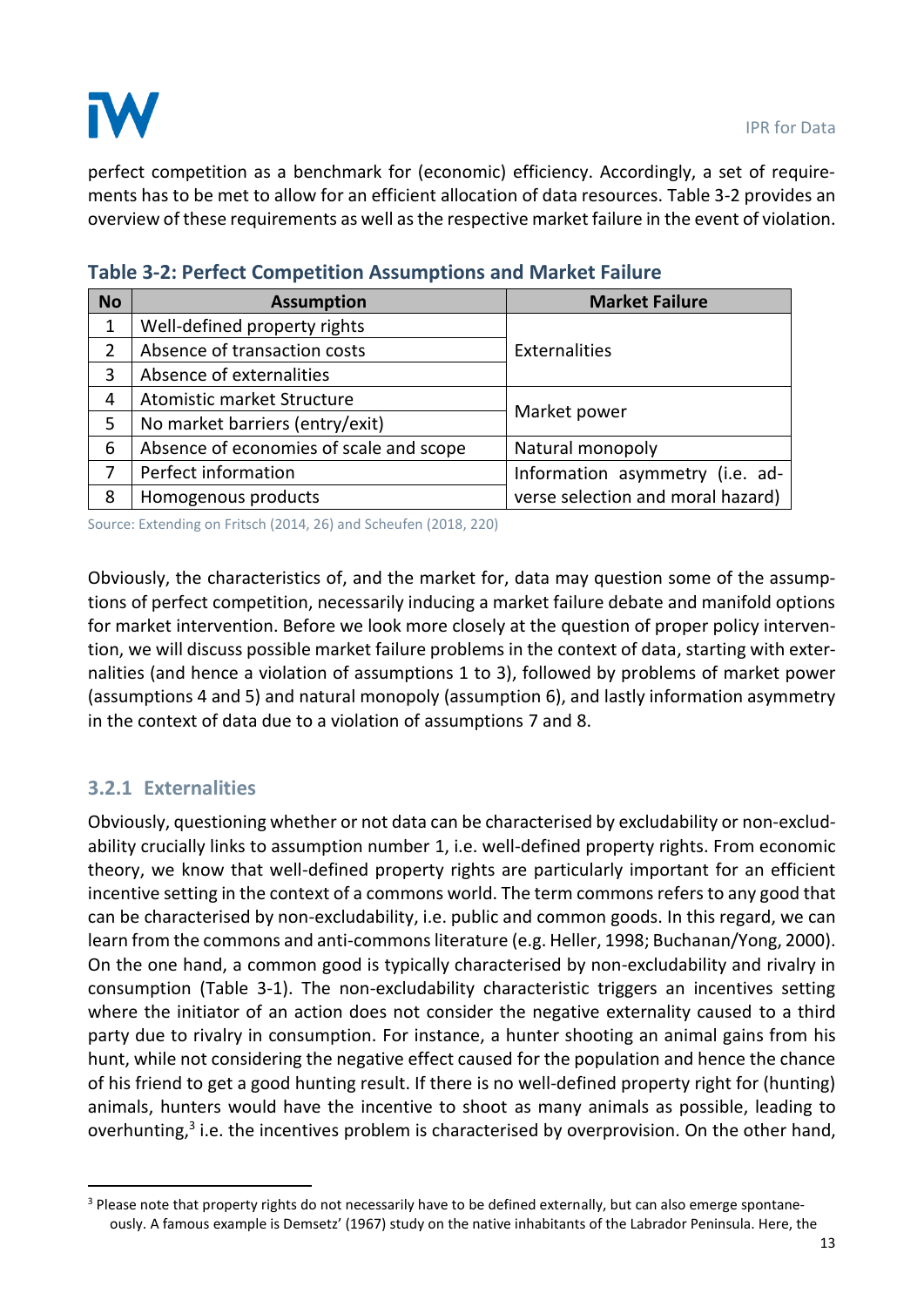

1

non-excludability and non-rivalry in consumption leads to the well-known public good problem, i.e. free riding on the positive externality of a non-excludable good and hence an incentives problem defined by an underprovision. In the context of data, the latter incentives problem may apply.

The economic literature (e.g. Kerber, 2016; Duch-Brown et al., 2017) mostly discusses the incentives problem for data based on two arguments. First and foremost, other means of excludability (especially contractual solutions combined with technical restrictions) may prevent an underprovision of data. Secondly, the empirical fact that a great amount of data can be produced at very low (or even zero) cost (Rifkin, July 2015) will likely prevent a negative cost benefit analysis on the creator level and hence an underprovision. Despite the empirical evidence that this characteristic may apply for the majority of (in part freely available (open)) data, the latter argument may depend decisively on sectors and may particularly differ for a variety of emerging business models that are defined to some extent by decisive investments in the collection and processing of data.

Another consideration closely related to an incentives problem is a possible violation of assumption number 2, i.e. the absence of transaction costs, which may prevent a Coasian<sup>4</sup> solution for the externalities problem in the market for data. In this regard, especially for machine-generated (e.g. sensor) data, it may often be unclear who the owner of the data is. For example, a company integrating sensors into machines for offering additional services may question whether the original creator of the machine is also the producer of the machine-generated data. There are in fact several examples for which multiple creators or holders of data exist (e.g. connected cars, where the driver, the manufacturer or suppliers can create and/or consume data), leading to possibly prohibitive transaction costs and hence externality problems, e.g. due to a large number of contracting parties.

Finally, Kerber (2016, 993) also points to the fact that there can be positive and negative externalities (assumption number 3) in the production, analysis and use of data. From an economic perspective, the existence of such externalities would create a gap between private and social benefits and costs, and hence result in an inefficient allocation of data resources. On the one hand, the presence of positive externalities would lead to a situation similar to the public good or incentives problem discussed above. That is, the creator of these positive effects resulting in the production, analysis or use of data would be unable to internalise the social benefits, leading

immigration of Europeans in the eighteenth century led to an increase in the demand for fur-bearing animals (especially beavers). Without property rights on beavers, we would have expected to observe overhunting. Demsetz, however, finds a spontaneous emergence of property rights in terms of hunting territories, as beavers are characterised by relatively small habitats and hence a low cost of internalisation. In each hunting territory, the native inhabitant finally has an incentive for a sustainable hunting activity, preventing him from externalising his costs of hunting.

<sup>4</sup> The Coasian solution reverts back to the famous Coase-theorem. Coase (1960) finds that in the absence of transaction costs and given well-defined property rights a bargaining solution between the private parties involved leads to an efficient allocation of resources.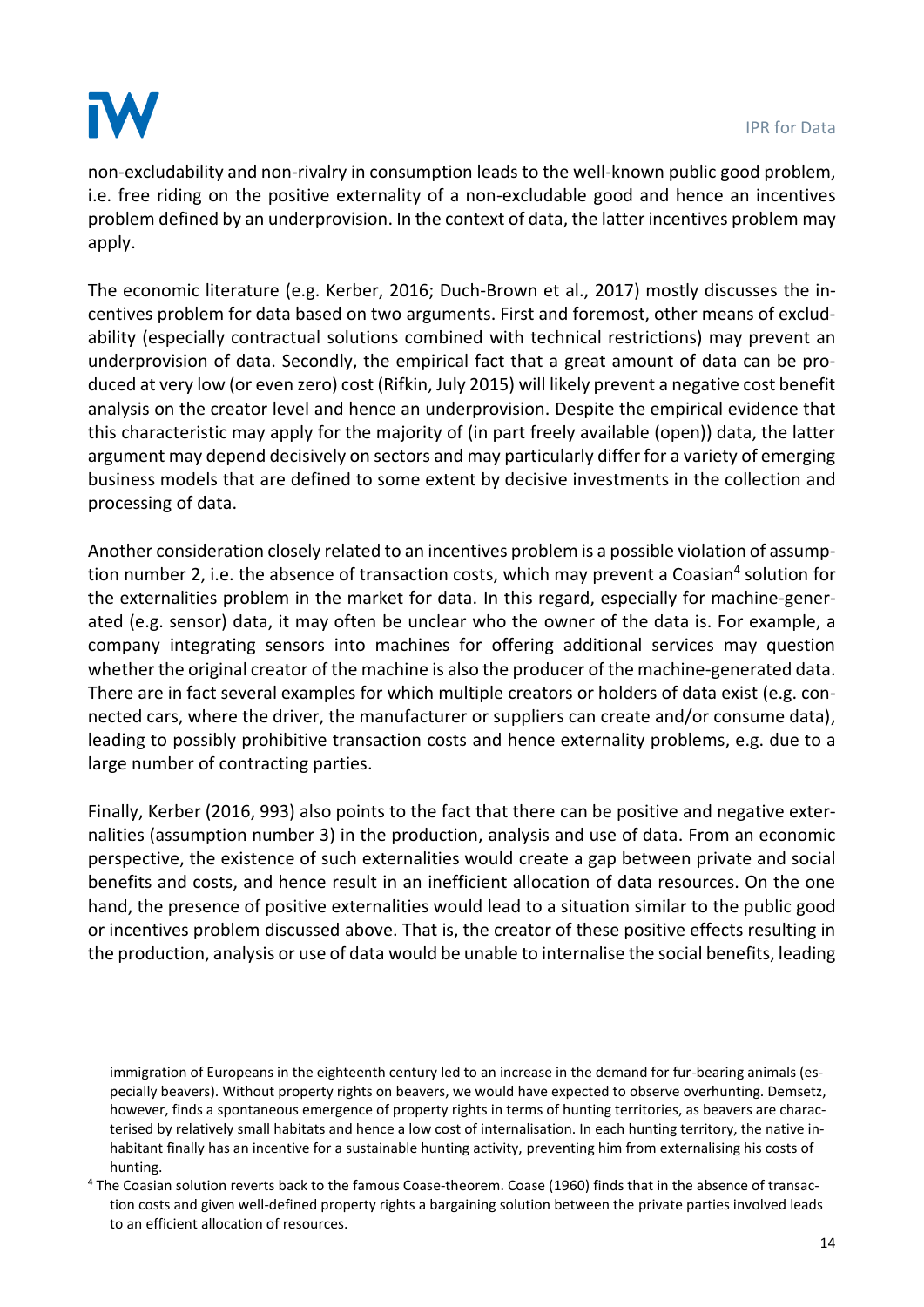

.

to private incentives that are lower than the socially optimal ones.<sup>5</sup> On the other hand, the presence of negative externalities would lead to a situation similar to the commons problem cited above, i.e. private marginal cost would be smaller than social marginal cost (with the difference determining the extent of the external costs), resulting in an allocation that is above the socially optimal level of data production. In fact, it may be the type or characteristic of the data at hand that determines whether a market failure exists and in which direction (over- or underprovision) the pendulum will swing.

While Kerber (2016) and Duch-Brown et al. (2017) find no evidence for an incentives problem in the market for data and hence no need for a new IPR for data, this may depend greatly on the production costs of data. In fact, Kerber (2016) argues that most data can be produced at virtually no variable cost, likely resulting in an incentive to create new data, since the benefits are likely to exceed its cost, where marginal returns (MR)  $\geq$  marginal cost (MC) = 0. However, this may depend decisively on the kind of data we are looking at. Several new business models in the market for data are in fact characterised by (partly) excessive production costs. To our knowledge, there is no universal categorisation of types of data except personal versus nonpersonal data. However, taking the creator of the data into account, we are able to distinguish between data collection involving human capital (henceforth non-automated data) and automatic collection of data by machines (henceforth automated data) [\(Figure 3-1\)](#page-15-0).



### <span id="page-15-0"></span>**Figure 3-1: Types of Data – A Categorisation**

<sup>&</sup>lt;sup>5</sup> For instance, the owner of a nice front yard does not take into account the positive impact of his garden on his neighbours (from enjoying the nice view), while a subsidy from his neighbours for the positive externality could be used to make the garden even more beautiful.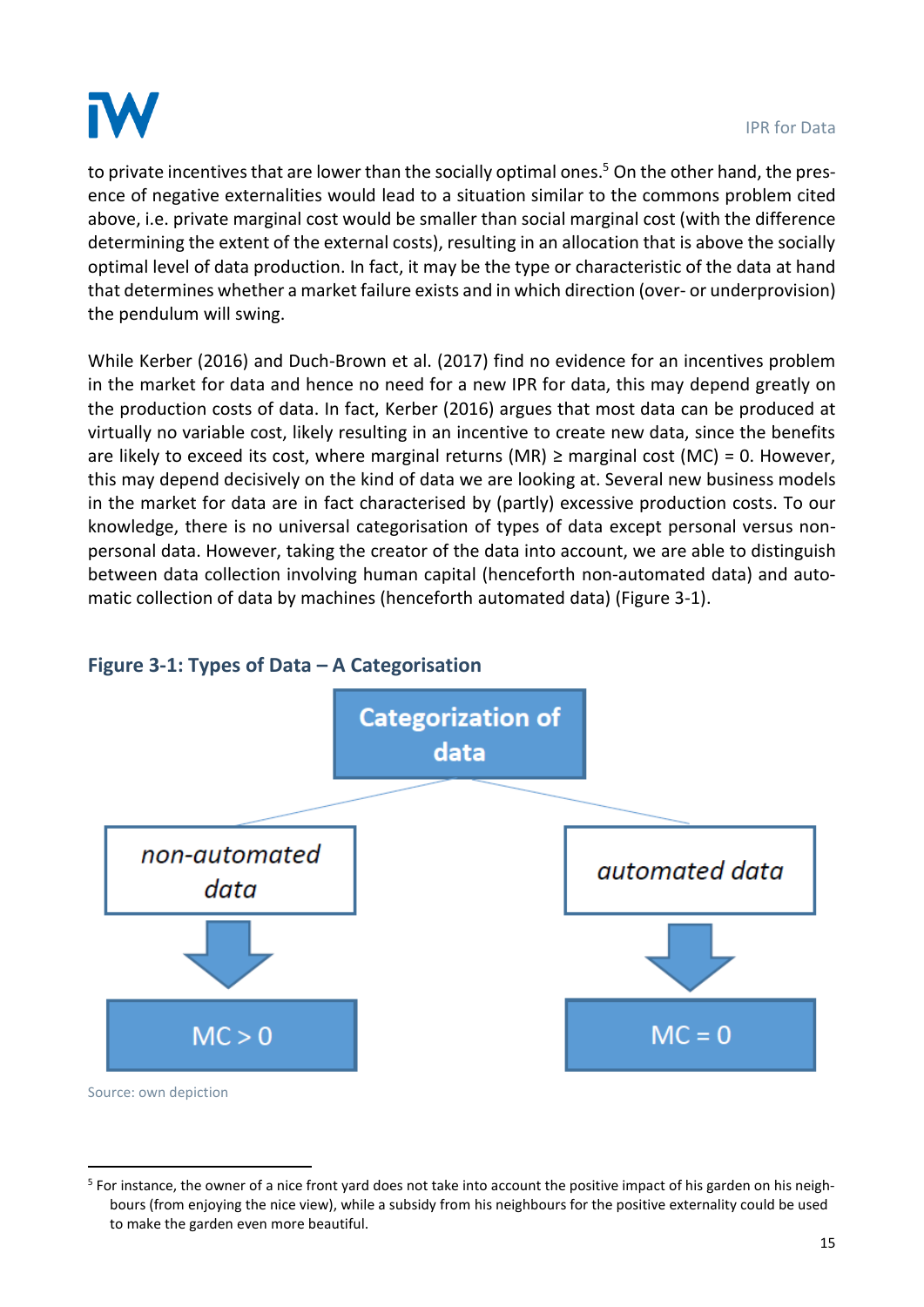

Accordingly, Kerber's argument that the cost of producing data is very low or zero may hold particularly true for automated data, i.e. data produced via sensors integrated into machines. Despite a comparatively low investment for the sensor technology and an adequate database<sup>6</sup> to collect the data produced automatically, there are no decisive sunk costs. By collecting data en masse from machines, for example to offer additional services to buyers of production technologies, the marginal cost for a single data point is close to zero.

In contrast, non-automated data may be characterised by higher, and in some instances decisive, investments in data production. For example, a company collecting comprehensive network data on environmental aspects (for example, data on temperature, humidity, solar radiation, traffic light intervals and potential traffic congestion) may face high investments for data blackbox solutions, vehicles and respective costs for drivers and petrol. In fact, the environmental data itself may be available free of charge. However, the data collection process, e.g. for a comprehensive network of environmental data to cover all parts of a city, region, country or continent, may be costly. However, any kind of (non-automated) data that comes accompanied by high investments, establishes a basis to challenge the incentives for the data creator, as the creator seeks to recoup his investment at least, from collecting and trading data. Obviously, it is an empirical question how relevant the two types of data are (market share of such data) and how problematic this incentives problem may be. Moreover, one can still question whether a new IPR is the right way to correct such a market failure, or whether there are other economic policy means for intervening with respect to the market mechanism.

# **3.2.2 Market Power and Natural Monopoly**

As data is seen as the most valuable resource of our century, it does not seem far-fetched that a mono- or duopolistic market structure (assumption number 4), as well as the existence of market barriers (assumption number 5), may lead to market power as another market failure problem in the market for data. In fact, seven out of the ten most valuable companies can be assigned to data-driven companies (Rusche, 2018 Forthcoming, 1), greatly revealing the existence of (at least financial) market power in the data-driven economy. The abuse of this market power (e.g. by impeding access to data as an essential facility) may create market barriers that prevent effective competition. On the other hand, data may facilitate competitive practices (e.g. by enhancing market transparency), but may also promote price discrimination, for instance, by using consumer data to differentiate between different types of consumers or markets. In fact, an IPR for data would also automatically induce market power and hence a market failure, preventing an efficient allocation of data resources.

Last but not least, it may not always be clear whether the actual situation of data holders is already efficient. In many respects, data markets may be characterised by network effects and a subadditive cost structure (i.e. due to economies of scale (assumption number 6 in Table 3-1) an efficient allocation may only be reached if one company produces the data), leaving us with a market failure of market power stemming from a natural monopoly. The reason for this is that, similar to train tracks or other infrastructure, it is not efficient for specific forms of data to re-

.

 $6$  As we have seen a database is protected (section 2.1).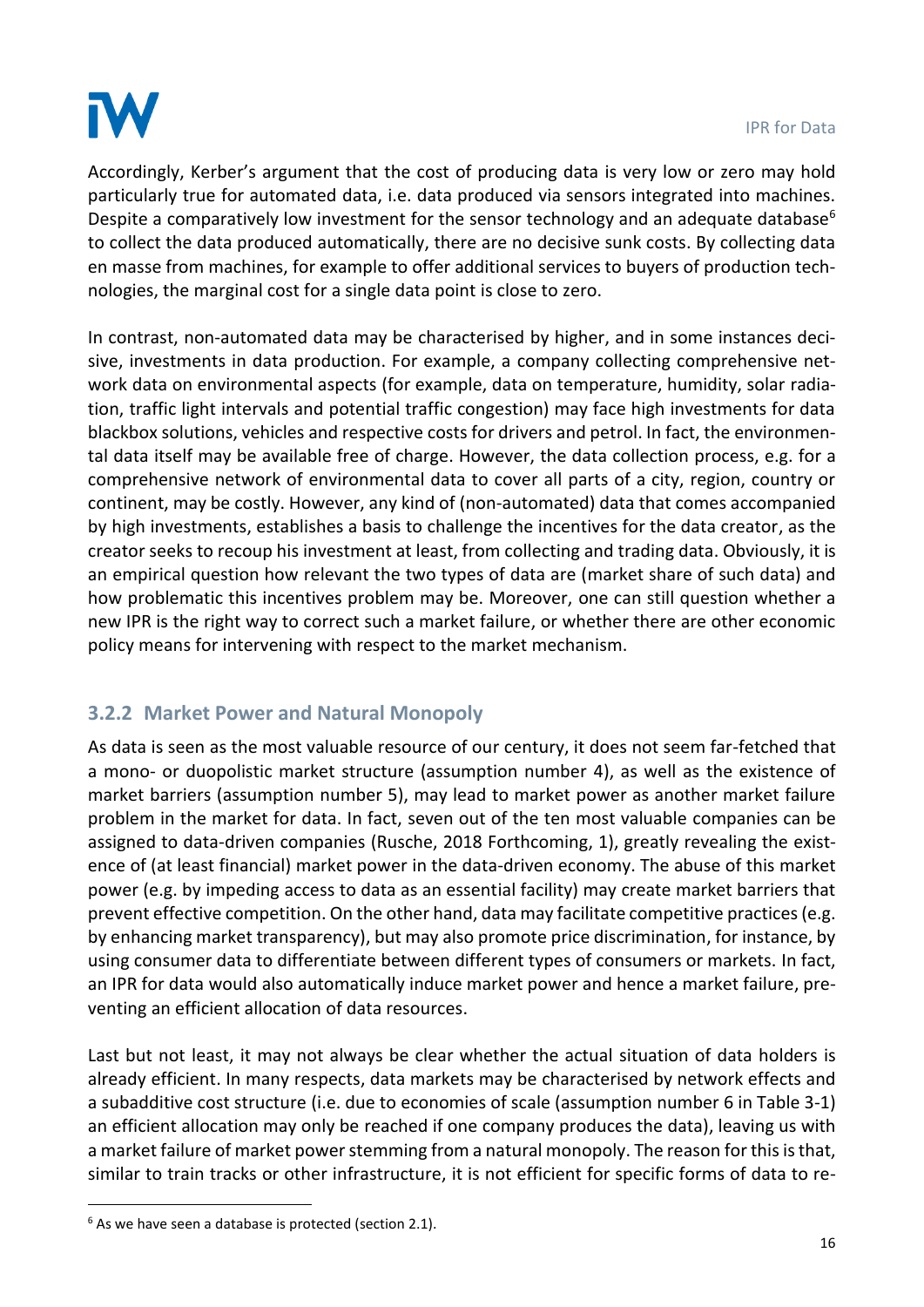

.

create existing data infrastructures, but rather to foster access to such monopolistic bottlenecks<sup>7</sup> to enable competition on upstream and downstream markets. For example, when collecting data on outdoor temperature, it is not efficient for every company to build his own weather station, but instead to use the existing infrastructure of weather stations. As we will argue in section 4.2, such market characteristics may reveal that most market failure problems arise due to unclear regulations on data access.

# <span id="page-17-0"></span>**3.2.3 Information Asymmetry**

Besides externalities and tendencies towards market power/natural monopoly, problems of asymmetric information could also be present in the market for data, questioning assumptions such as perfect information (assumption number 7) and homogenous products (assumption number 8). The assumption of homogeneity of different types and sets of data, in particular, can obviously hardly apply here, as each data set is unique in the sense that the database structure and hence analytical applications or tools may vary considerably between different types and sets of data. In this regard, to a certain extent specific data sets may, like academic journals, bundle different information to form a unique set of information (i.e. an issue of a journal). As different journals form different sets of information, a university library seeking to offer complete access to academic knowledge will act as a price taker, i.e. it will basically have to subscribe to all journal sets of their field, since different journals are not substitutable. From a market structure perspective, this forms a setting of monopolistic competition (Eger/Scheufen, 2018, 15 ff.). Similarly, matching different sets of data will likely put data-driven companies in a position to not only ensure interoperability, but for a credible signalling of their data characteristics and quality to also prevent adverse selection. The latter argument necessarily links to the assumption of perfect information. Actually, a credible signalling of different data characteristics and their quality raises the intriguing question of how to assess data quality, as well as the value of data. The literature on the assessment of data is still seeking a solution to this problem (e.g. Heckman et al., 2015). In fact, there is no comprehensive approach so far as to how to assess the quality and the value of data, especially since this crucially depends on the purpose for which the data is intended, which may vary considerably between users. Consequently, a signalling and/or screening approach to overcome the information asymmetry between buyer and seller of data is likely to fail.

Varian (2003, 674) refers to adverse selection as a problem of hidden information. However, with asymmetric information there might also be a problem due to hidden action, which is known as moral hazard. This problem arises in particular in insurance markets and describes a situation where the actions of the consumer affect the probability of causing damages. The consumer's behaviour with insurance protection might be riskier than without, due to the fact that the insurance company pays for the damages and cannot observe the behaviour of the consumer.

 $<sup>7</sup>$  Monopolistic bottleneck is a term used in competition law to describe an essential facility that is necessary to oper-</sup> ate on a market and cannot (or due to prohibitive costs) be created independently. For instance, offering rail services requires access to train tracks, while creating a train track network independently is not efficient.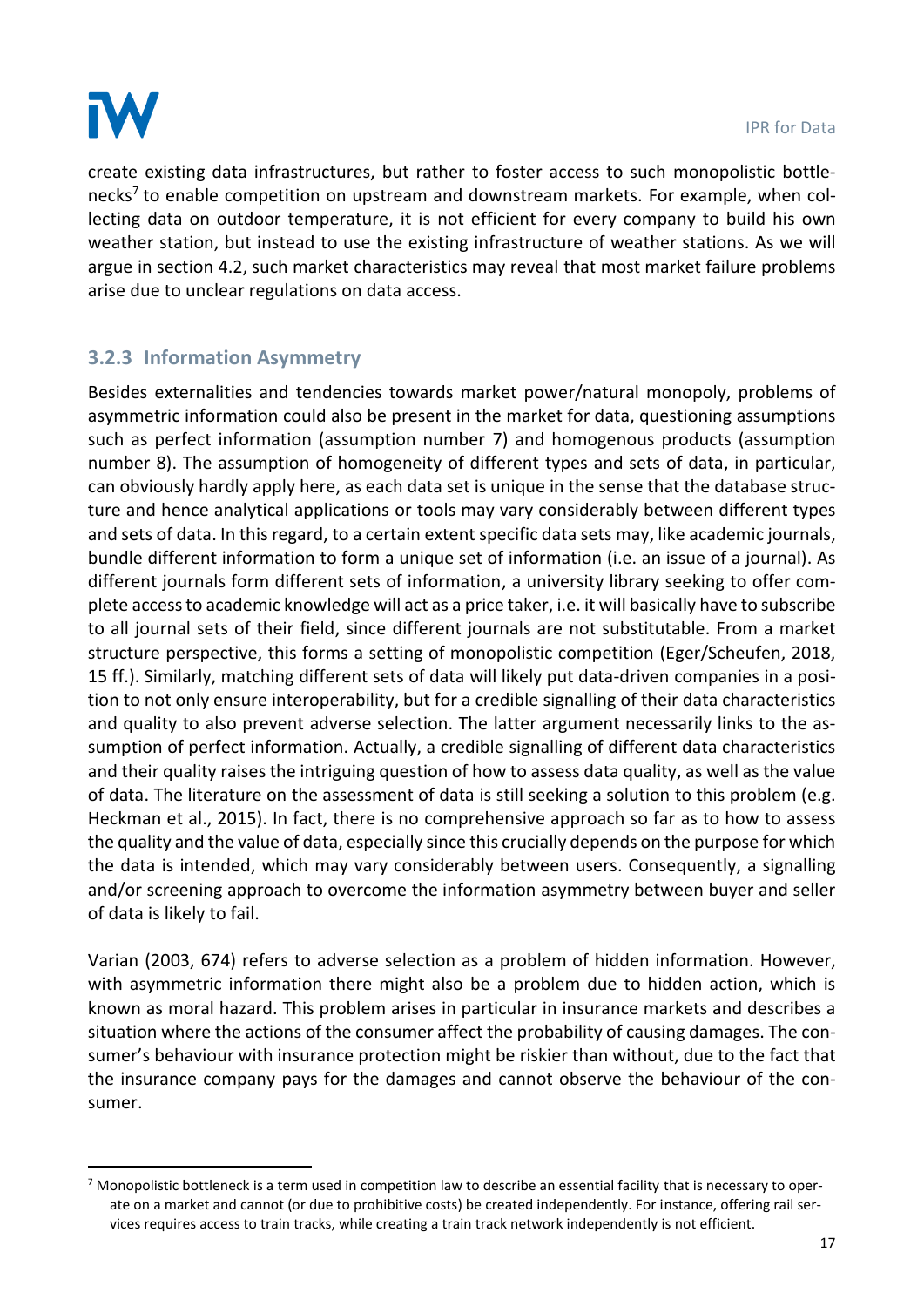

Moral hazard, however, can also exist in the data economy. Data are non-rival and can be copied and distributed further at virtually zero cost. Accordingly, there are incentives for companies that have bought a license to access data in order to resell the data, for example. Even if the passing on of data was excluded in the contract, however, a new product could be developed by recombining or matching the data, which could then be sold. This would limit the market and therefore damage the company that granted access to the data in the first place. The fear that this might happen works as an incentive to keep the data secret, inducing a market barrier for other companies seeking to exploit the data by means of a new business model.

The fear of moral hazard can also lead to high investments in technically securing data, or in producing synthetic data. Both would increase the price charged for access by the holding company and therefore lead to the scenario that demand at the higher price would decrease.

# **4 Policy Implications**

Having set the ground for understanding under which conditions the market for data is inefficient, we will derive different policy implications to correct specific forms of market failures. Firstly, we will investigate the need for, as well as the optimal design of, a new intellectual property right for data, benefiting from our insights into the market failure of externalities in section [3.](#page-11-1) We will challenge various features of such a new IPR, as discussed in the legal literature from an economic point of view. Secondly, we will point to possible linkages to other forms of law, such as competition law (to correct the market failure of market power and/or natural monopolies) or contract law (to correct the market failure of asymmetric information), which may be affected (also as a result of a new IPR) in a market for data.

### <span id="page-18-0"></span>**4.1 Externalities: IPR as a Solution**

### **4.1.1 The Economics of IPR**

1

In general, the economics of IPR argue that, due to the public good nature, an incentives problem arises that may only be solved by introducing an exclusive right to protect against copying or imitation. The exclusivity of such a right differs considerably from one form of IPR to another. While a patent grants exclusivity to the idea of an innovation (i.e. very broad understanding of exclusivity) and hence gives priority to the innovator, copyright only protects the expression, allowing for double creation as well. The line of argumentation is twofold: first of all, the public good nature of the information good leads to free riding on the investments of the innovator. As a public good is defined by non-excludability (and non-rivalry), nobody would have an incentive to pay for the good. Despite some first-mover advantages<sup>8</sup>, the missing incentive for the

<sup>&</sup>lt;sup>8</sup> A first-mover advantage results from being the first to be able to produce and sell the product. Possible imitators of the innovation will have to create the absorptive capacity (Cohen/Levinthal, 1989) to enter the market. Depending on the complexity of the product, this absorptive capacity may determine the degree to which the innovator may benefit from being the first player on the market.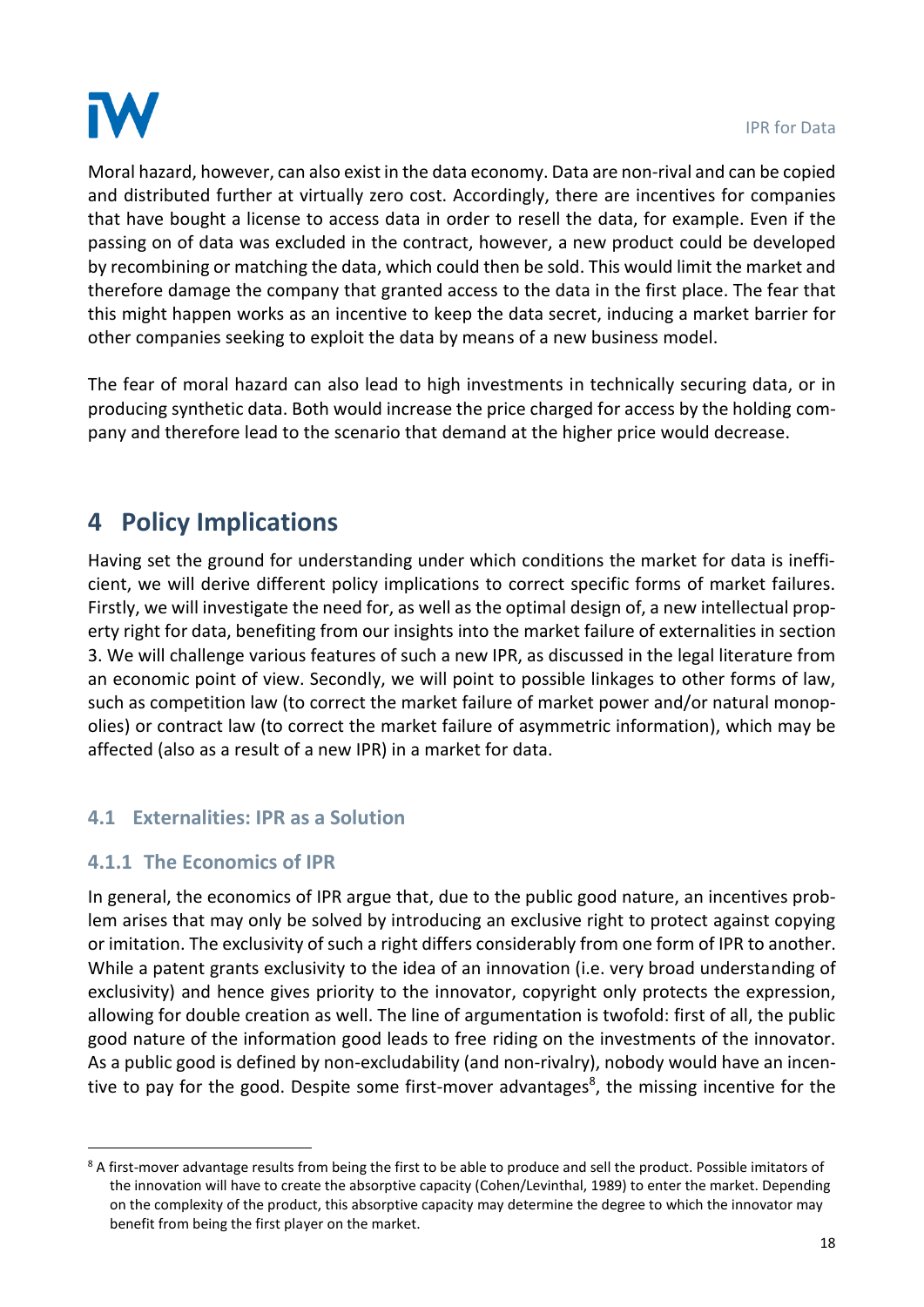

innovator would lead to an underprovision of innovation. By introducing an IPR for the innovation good, the policymaker seeks to provide an incentive to invest in research and development (R&D) as the innovator receives an exclusive right to produce and sell his good. Accordingly, the temporary monopoly granted to the innovator, and hence the monopoly rent gained from setting profit-maximizing prices, should provide enough (financial) incentives to invest in R&D (Scheufen, 2015, 21 ff.). [Figure 4-1](#page-19-0) illustrates the typical model used to visualise the static impact of a patent for a new product innovation.<sup>9</sup>

### <span id="page-19-0"></span>**Figure 4-1: Welfare Effects in an IPR System**



Source: own depiction

1

Given a marginal cost function (MC) and a demand function  $(Q_d)$ , a profit maximising innovator holding a patent sets a monopolistic price  $(p_m)$ , yielding marginal cost equal to marginal revenue.

<sup>9</sup> Please note that innovations do not always generate a new product, but sometimes involve process innovations. Process innovations are typically illustrated by modelling the cost effect of a new process innovation by means of a shift in the marginal cost function. Whether or not the process innovator is able to set monopolistic prices, depends on whether the monopolistic price is above or below marginal costs before the process innovation was introduced. In contrast to a product innovation, it is not a new market that is created (with consumer, producer rent as well as dead-weight-loss), but only an efficiency or cost advantage as depicted by the distance between the marginal cost function before and after the process innovation.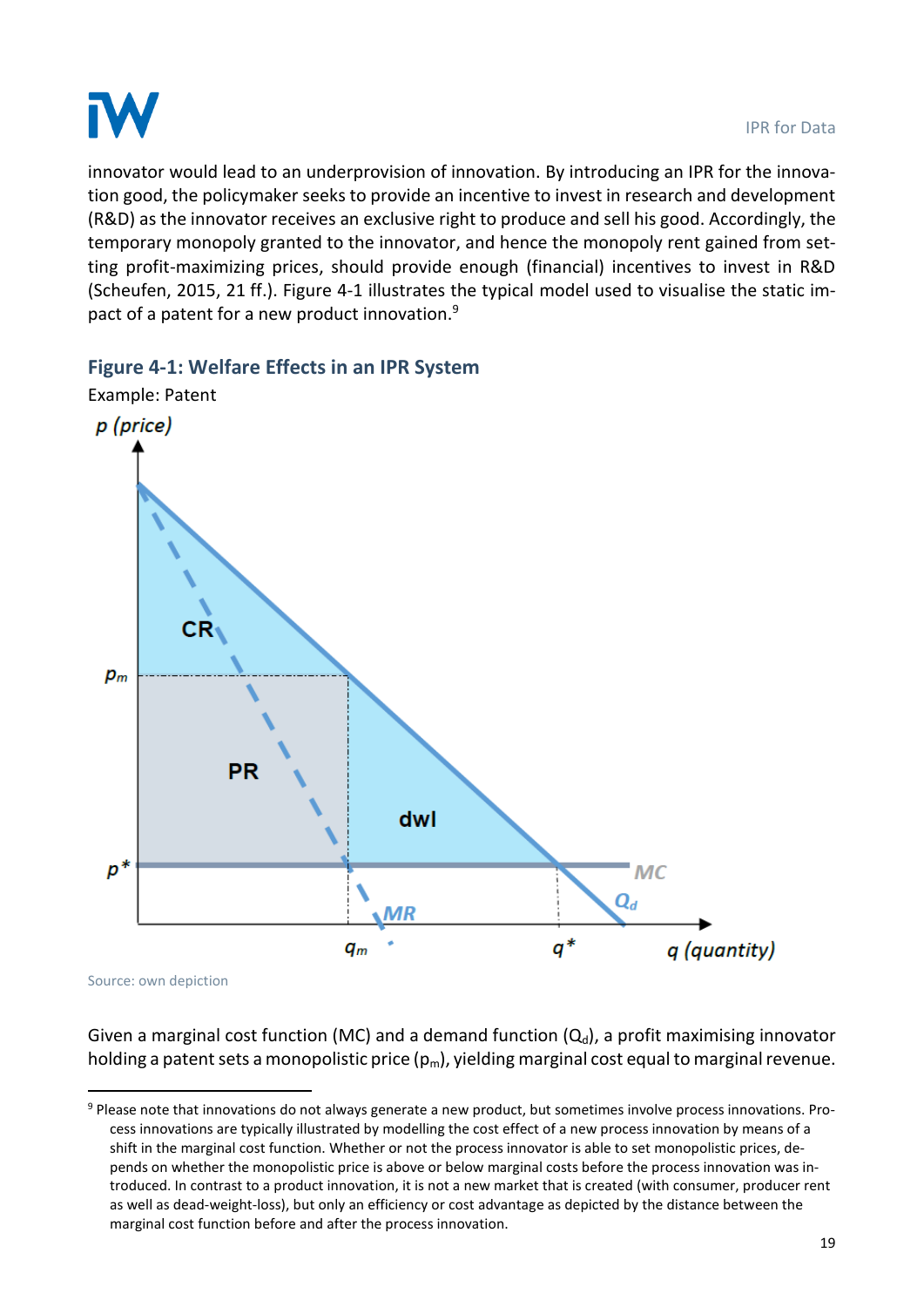

1

Compared to the efficient market equilibrium under perfect competition (*q\*,p\**), monopolistic pricing creates consumer surplus (CR), producer surplus (PR) and a dead-weight-loss (dwl) due to the fact that consumers willing to pay a price (p)  $p^* \le p \le p_m$  are left empty-handed. As a matter of fact, the incentive created by granting a (temporary) monopoly comes at a cost as monopolistic pricing typically induces a dead-weight-loss and hence (static) allocative inefficiency. In other words, an optimal patent length  $(t^* = T)^{10}$ , from the perspective of the society, is defined by a  $t^*$  that maximises social welfare (SW), where<sup>11</sup>

(1) 
$$
SW = \sum_{t=0}^{\infty} (CR_t + PR_t + dw l_t) \cdot e^{-rt} - \sum_{t=0}^{T} dw l_t \cdot e^{-rt} - s(t, R) \cdot R
$$
.

The first part looks at the total (possible) welfare from the new market for the product innovation, discounted by a factor  $e^{-rt}$ , which takes into account that future net benefits diminish over time (t) by an interest rate  $(r)$ .<sup>12</sup> The second part of the equation reveals that for the time until the patent expires (in time  $t = T$ ), the monopolisation effect of the patent induces a dead-weightloss, also discounted by a factor  $e^{-rt}$ . Finally, the last part (s(t,R)*⋅R*) reveals the social cost of the innovation, where the effort invested by a company (i.e. R&D-input R) is concave, pointing to an increasing but diminishing marginal return from investing in the production of an innovation, and s(t,R) being the variable cost. These variable costs have two components: first, the patent holder has to pay a patent fee that is increasing progressively over time (t). Second, the patent holder pays the variable cost for each unit of R. Moreover, this last part also reveals a necessary condition for the creator's incentive to create the innovation, namely the financial gains must be above the private investments, i.e.  $\sum_{t=0}^{T} PR_t \cdot e^{-rt} \geq s(t,R) \cdot R$ . Accordingly, the optimal design of a patent (or an IPR in general) can be seen as a balancing of static (and dynamic) cost versus benefits, which automatically leads to feature number two of the economics of IPR. We hence find good reasons to grant an IPR for a limited duration of time  $(T = t^*)$ , <sup>13</sup> as the implementation of excludability always comes at a cost.

Secondly, the economics of IPRs also emphasise the importance of the information function, i.e. the fact that the new intellectual property must be published, highlighting the dynamic character of the development of innovations as a cumulative production process and hence directly accounting for possible dynamic costs. The innovator does not only raise prices for existing products (static efficiency), but also for future products (dynamic efficiency) as the innovation path typically evolves cumulatively, i.e. basic innovations are being developed to further create new

<sup>&</sup>lt;sup>10</sup> Please note that there are two dimensions defining the optimal design of a patent. While patent length takes into account the time during which the innovator is granted a monopoly, patent breadth defines the technology that is protected against imitation. See Posner (2005) on the general economics of IPR.

<sup>&</sup>lt;sup>11</sup> We use areas (PR, CR and dwl) for simplicity reasons. Obviously, the rents internalised by the parties involved stem from the integral using the profit function (*π(q) = R(q) – C(q)*, i.e. profit is returns minus costs) of the company.

<sup>&</sup>lt;sup>12</sup> See Nordhaus (1969) on the theory of optimal patent length. See e.g. Gallini (1992), Maurer/Scotchmer (1998) and Gilbert/Shapiro (1990) on the optimal mix of patent length and breadth. For a literature review, see Leveque/Meniere (2004).

 $13$  Note that not all types of IPR are granted for a limited duration of time, as trademark law is granted for a duration of 10 years with an infinite option of extension (i.e. infinite duration). However, in contrast to patents (with a maximum of 20 years) and copyright (with a duration of lifetime plus 70 years), trademark law seeks to correct another form of market failure. While patents and copyright seek to overcome the incentives problem due to the public good nature of the information good, trademark law is directed towards solving a problem of asymmetric information in the context of an adverse selection (Scheufen, 2018, 255).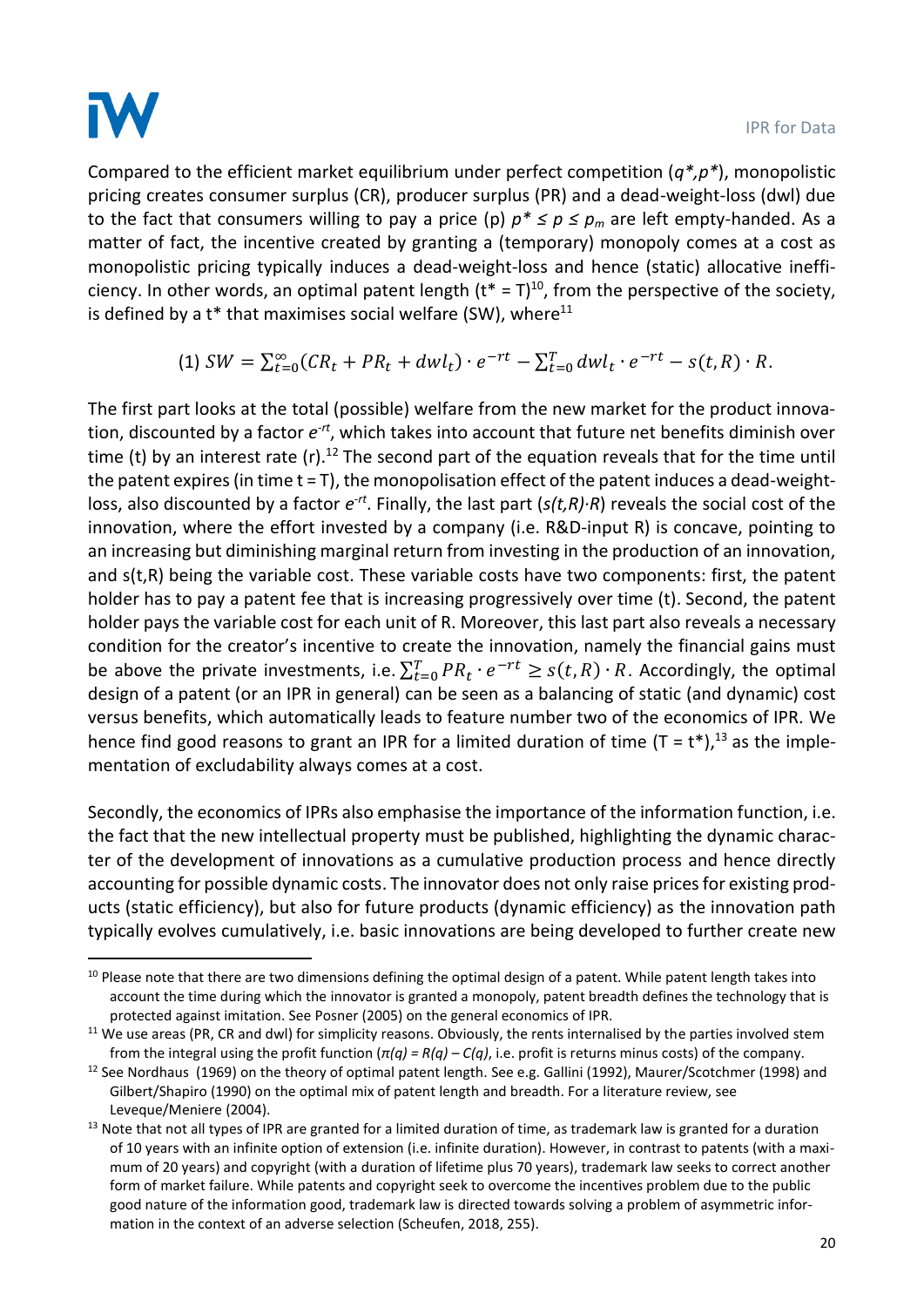

products and/or applications. Therefore, granting a patent (and hence a monopolistic right) comes with the obligation to publish the information underlying the innovation in a patent document within 18 months after the application date.

The patent document shall create the absorptive capacity (Cohen/Levinthal, 1989) to enable an advancement of existing innovations, directly accounting for the dynamic character of the innovation process. We hence find that the economics of IPRs highlight the incentive and information function as the general intuition of an IPR system. However, consciousness of the second-best character of an IPR for public goods is crucial, as one market failure (externalities due to an undefined property right) is corrected by creating another market failure (market power due to a (temporary) monopolistic right). Extending on our market failure argumentation and the insights gained from the economics of IPR, the question arises as to whether an IPR for data is an efficient answer to the externality problem, and what the optimal design for such an IPR should feature.

# **4.1.2 Is There a Need for a New IPR for Data?**

The fact that the amount of existing, and in some instances open, data has been increasing exponentially throughout the last decade, may at least lead us to question the need of an IPR for data from an incentives point of view. Obviously, there seem to be other motives for data creators to put effort into the creation of non-personal data. Moreover, the bulk of machine data basically creates itself, with virtually no data production costs (section 3.2.1). Nevertheless, as previously discussed, there may be specific forms or types of data which are a public good, and for which an incentives problem may therefore be predominant. As shown, for this type of data we may observe substantial data creation costs, revealing that the creator needs an incentive to make this large investment. The reason being that, without financial gains from collecting and trading data, the innovator will not be able to recoup his investment. To date, there has been no explicit proposal outlining the characteristics of a new (intellectual) property regime for data. However, in the European debate at least, there is consensus that such a new IPR could only be introduced through new legislation (Zech, 2016; Dorner, 2014).<sup>14</sup> With respect to the specific design or the features of such a new IPR, we find several recommendations in the legal and economic literature. We have pointed to four general features that an intellectual property right for data will have to encompass: subjectivity, totality, exploitability and the scope of protection (section [2.2.2\)](#page-9-0).

### ■ Subjectivity

.

From an economic standpoint, the incentives argument may in fact only be valid for the producer of data. Accordingly, if we agree that an IPR is needed to stimulate large investments in data production, only the producer himself will have to be addressed by creating the expectation of future financial gains from his investment. However, and as stated before,

<sup>&</sup>lt;sup>14</sup> See also Kerber (2016) on page 991.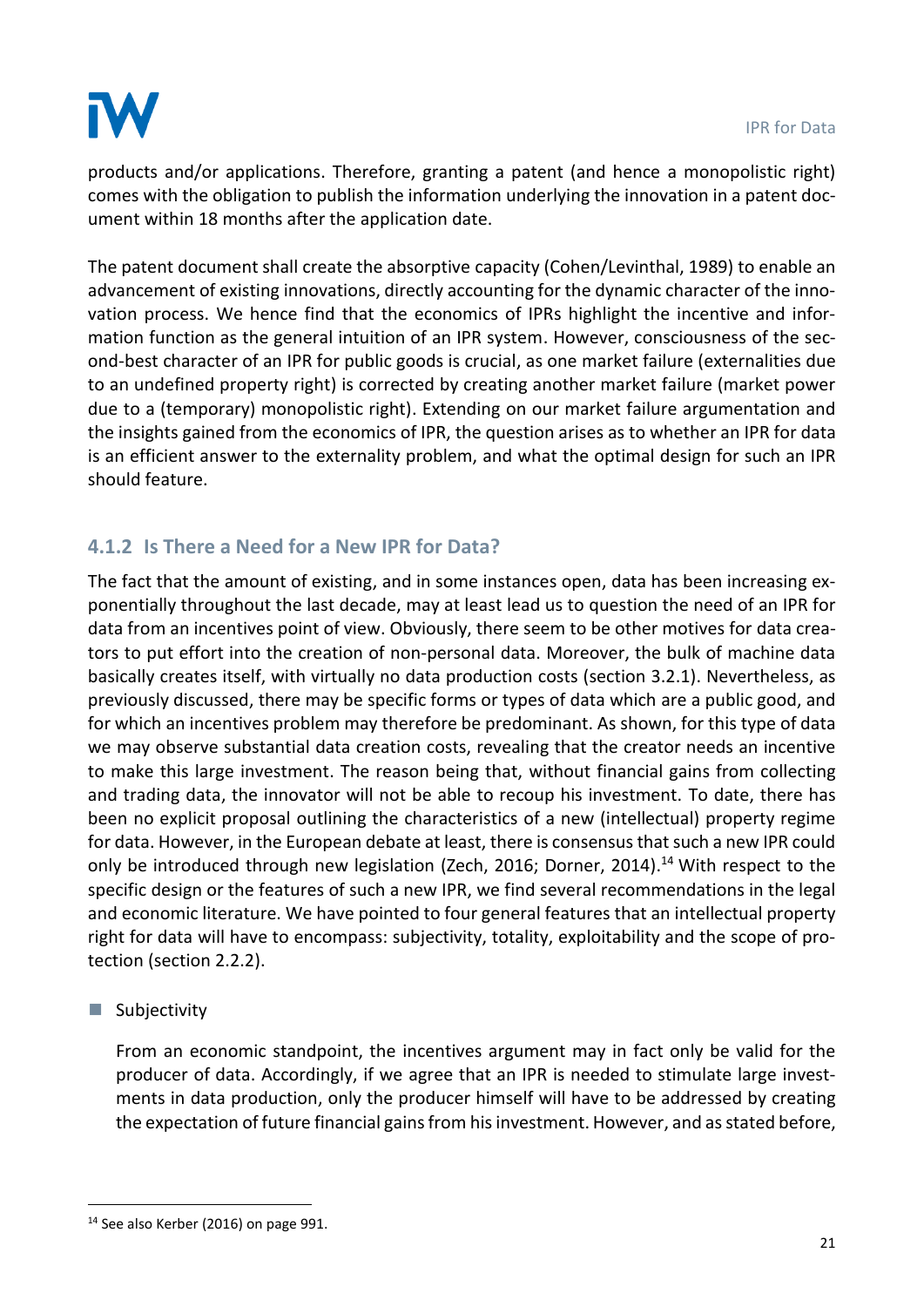

it is not always clear who the producer of such data is, i.e. in some instances it may be questionable to whom the IPR would have to be assigned.

Moreover, for the majority of data, especially automated data, the investment in data production is close to zero. Thus, the only valid argument (i.e. we need an incentive for the creator of data to stimulate data creation) to incorporate subjectivity or ownership for data is not valid for the majority of data.

### ■ Totality

From an economic point of view, the totality feature may be difficult to ensure in the context of data for at least two reasons. Firstly, even an intellectual property right may not prevent somebody else from lawfully collecting the very same data on his own. In fact, priority as the predominant feature in the patent system may not be applicable in the context of data, but rather a system similar to the copyright regime, where no priority is given to the producer of a copyrightable work. As stated before, data markets may also be characterised partly by large network effects and natural monopolies. One may at least question whether an IPR would enhance such network externalities or not. Secondly, the enforcement of an IPR for data would at least be very limited for published data, the reason being that data can be easily copied and distributed once it has been published. As a result, totality may only be guaranteed for unpublished data, which strongly questions the need of an IPR for data in the first place.

### $\blacksquare$  Exploitability

With respect to data, we doubt that a right is needed to ensure that data is used and traded. However, it is very unclear whether an IPR is the only and best mechanism to ensure exploitability. In fact, there are good reasons to believe that an IPR for data may even exacerbate problems of access to data and judicial interventions in the form of compulsory licensing, likely to boost the costs of the judicial system. As a result, an IPR may not be a second best (recalling that a first-best solution cannot be reached by granting market power), but rather a third- or fourth-best solution for correcting an unlikely incentives problem, and hence missing exploitability in the context of data.

### ■ Scope of Protection

.

Lastly, the scope of protection sets out the range of protection. Accordingly, for patents we differentiate between patent length (usually 20 years), breadth (whether or not similar inventions may compete, i.e. the cost of an inventing around)<sup>15</sup> and depth (priority to discovery, i.e. no double creation). For copyright protection, we distinguish between copyright length (usually author lifetime plus 70 years), breadth (exceptions of copyright) and depth (no priority, i.e. double creation is possible).

<sup>&</sup>lt;sup>15</sup> There are different ways of defining patent breadth. The cost of an inventing around determine the cost to create a similar technology that differs just enough to be patentable itself. See particularly the pioneering works of Gallini (1992), Gilbert/Shapiro (1990) and Maurer/Scotchmer (1998).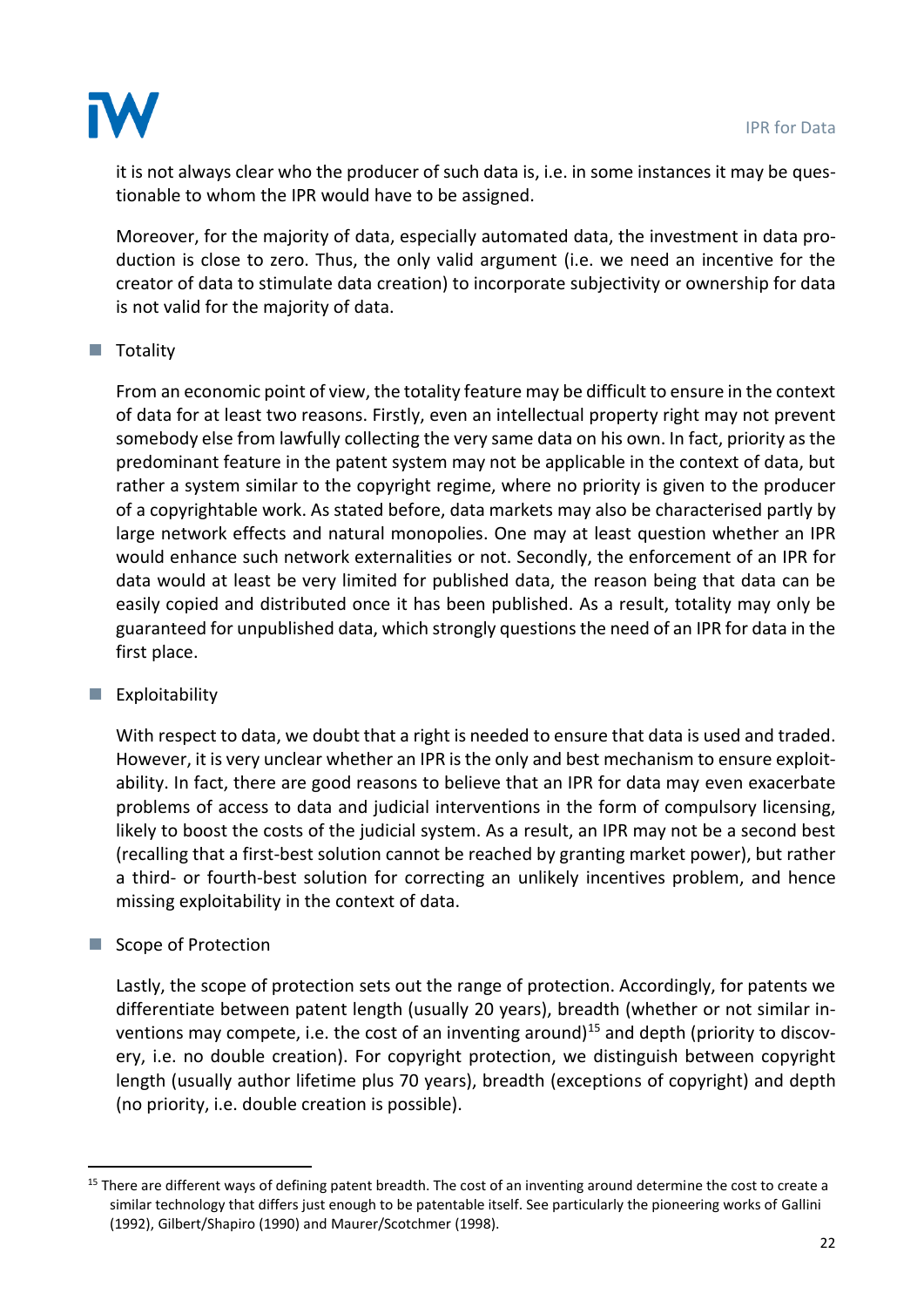

From an economic standpoint, there are several good reasons why the scope of such a new IPR should be very limited with respect to the scope of protection. In fact, the intersection between marginal benefits and marginal costs of additional scope of protection may be in the zero range (figure 4-2). On the one hand, we find that the marginal benefits of data decline with additional scope and there is no reason to believe that this would differ when comparing automated versus non-automated data. The reason for the downward sloping marginal benefit function is simply that the future returns from an additional year of protection (scope) decrease the longer the returns accrue over time. This can also be seen from the social welfare function in section 4.1.1, as every future net return is discounted by the term e<sup>-rt</sup>. On the other hand, the marginal cost may be completely independent of scope for automated data, as the marginal costs for production are always zero. For non-automated data, in contrast, we argue that the marginal costs increase with the scope of protection, as the investment in data production may be substantial and increase over time. The reason the marginal cost increases over time is twofold: firstly, we have seen that the patent fee increases progressively, that is  $\partial s(t, R)R/\partial t > 0$  in equation 1. Secondly, recalling the cumulative character of the innovation process each additional year of protection (or unit of scope more generally) adds licensing costs and/or litigation costs for advancements of protected basic innovations. Moreover, given that the production costsfor non-automated data can be substantial, the marginal cost function will not start in the zero point of our diagram (Figure 4-2 (b)). Thus, we may find two possible scenarios when discussing the optimal scope of protection.



### **Figure 4-2: Optimal Scope of an IPR for Data: Automated vs. Non-Automated Data**

Accordingly, there are good reasons to argue that for the majority of data (i.e. automated data), there is no optimal scope for a new IPR in terms of length, breadth and depth, as marginal cost and marginal benefits do no intersect.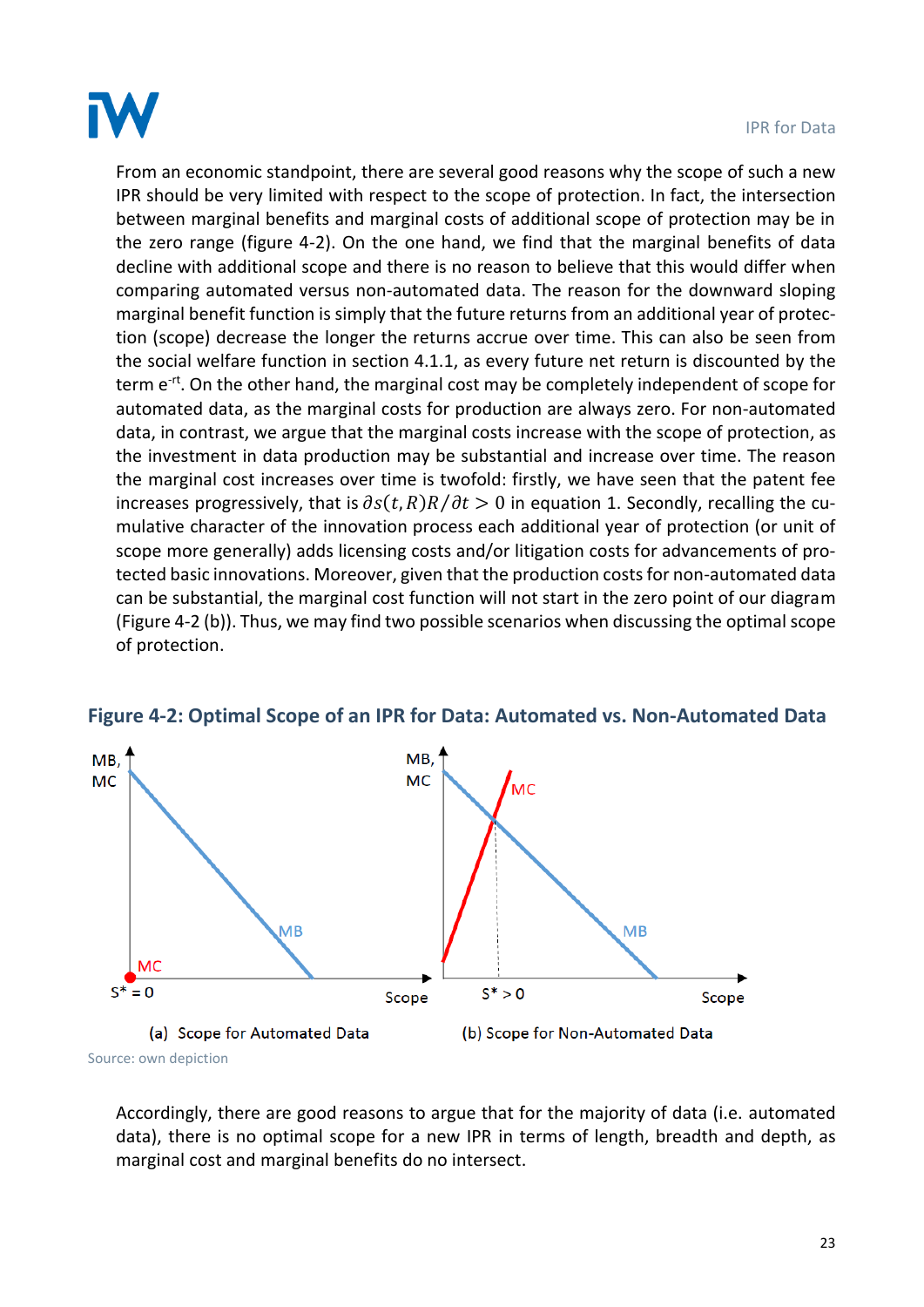

As a result, social welfare – i.e. the difference between marginal benefits and marginal costs – will only be maximised if, and only if, the scope of protection is set to zero  $(S^* = 0$  in figure 4-2 (a)). Thus, there is simply no reason to introduce an IPR for automated data. For nonautomated data on the other hand, the scope of protection should be limited to a very low level of protection (S\* > 0 in figure 4-2 (b)). In this regard, Zech (2016) favours a short-term protection, which may be adequate for non-automated data only, as figure 4-2 reveals. With respect to the depth of protection, we have already pointed to the fact that a lawful and independent reproduction of identical data sets should be possible, i.e. the depth of protection should be extremely limited. Lastly, the breadth of protection highlights a characteristic that differs considerably when comparing data with other information goods. In the context of data, a matching of different forms and origins of data sets is a prerequisite for enabling the internalisation of decisive welfare gains. As such, the breadth of protection should be as narrow as possible to avoid limited access preventing such matching processes.

To summarise, despite some good arguments in favour of a new IPR for specific forms of data, we should be very reluctant to introduce such a regime, as the majority of data are not defined by an incentives problem. Moreover, there are side effects that such a new property right in data would cause for the full set of data that would have been created despite a property right. Arguably, we have to bear in mind that the introduction of a(n) (intellectual) property right can never be a first-best option, since the market power created by granting a temporary monopoly is tantamount to a market failure. We have pointed to arguments as to why an IPR may not even reach a second-best but rather third- or fourth-best level in solving a market failure from not having well-defined property rights (assumption number 1 in Figure 3-1). In fact, there may be other forms of law and policy options that deal with the actual problem at hand, i.e. an access right to data.

### **4.2 Market Power: Antitrust Law as a Solution**

As we have previously seen, a vast majority of market failure problems in the market for data may stem from market power as well as network effects, raising the issue of access to data. In fact, the data economy may reveal substantial social welfare gains only with respect to matching different data sets, benefitting from completely new spillover and additional information. For instance, to fight crime, it may not be sufficient to simply increase police presence on the streets. Instead, it could be effective to match regional crime statistics to reveal probabilities for specific regions on specific dates, and then increase police presence only selectively. However, in order to internalise such synergies in matching different data sets, sufficient access to data is necessary. While a new (intellectual) property right would even exacerbate the access problem, other forms of law, particularly competition law, but also contractual solutions, may (under certain circumstances) be able to solve externality, market power, as well as information asymmetry issues. A substantial reform of the existing regulations and legal norms, however, may be inevitable in this respect. Nevertheless, this change in regulation has already started. For example, the German government introduced a dominant position due to data in the last  $(9<sup>th</sup>$  overall) amendment of the German act against restraints on competition (Rusche, 2017). Accordingly, the relevance of data as an input for economic success in a digitalised economy was recognised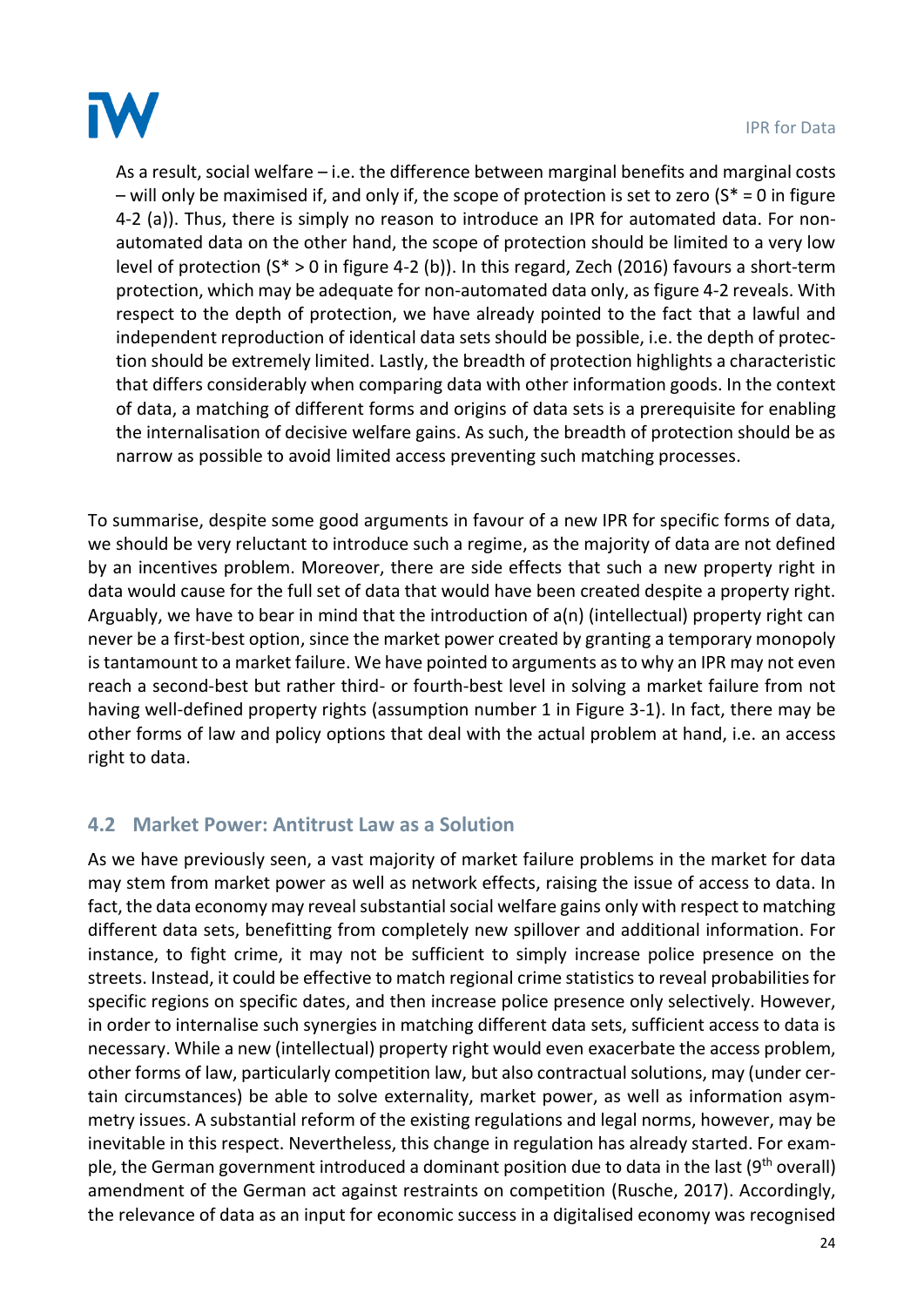

.

by the authorities. In light of this, the question arises as to whether a company with a dominant position due to data should also grant access to its data to guarantee working competition in the market within which it is active, or in other more or less related markets.

On the one hand, "an undertaking which holds a dominant position has a special responsibility not to allow its conduct to impair genuine undistorted competition in the internal market" (Court of Justice of the European Union, 2011, para. 24). Accordingly, a dominant company can generally be forced to grant access to data or information.<sup>16</sup> On the other hand, two preconditions must be fulfilled for forcing a dominant company to grant access (Bundeskartellamt, 2017, 7):

- the access to the requested data has to be important for economic success in a market and
- competing or not competing companies in the same or different markets are unable to buy or collect a set of data that is similar, or at least as useful (natural monopoly).

However, both preconditions are generally not fulfilled at the same time (Demary/Rusche, 2018, 52 ff.). In essence, the provision of data by using antitrust regulation is not very likely because for every single case, a company has to be deemed dominant because of data, it has to be proven that the data is necessary for success and that there is no other source of suitable data. Furthermore, the long duration of proceedings also plays a role, especially in the dynamic digital economy. For example, the proceedings in the Microsoft case ran from 2004 to 2007 (Court of Justice of the European Union, 2007).

However, antitrust regulation can also forbid a voluntary exchange of, and the access to, data. This is especially the case when a company already has market power thanks to data, and new data would reinforce its dominant market position. The exchange of data containing strategic information or from which strategic information can be deduced is also forbidden (Frenz, 2016, 673). Strategic information in this sense is any piece of information that is not publically available and (potentially) changes the conduct of a competitor, or reveals the company's own conduct to competitors. Examples may be upcoming price increases, bids in a public tender, or product specifications that can be deduced from automated data.

In essence, antitrust regulation can be used to gain access to the data of a dominant company. However, the preconditions that must be fulfilled and the long duration of proceedings make it rather inappropriate as a general regulation of access to data. Furthermore, the scope of data that can be exchanged voluntarily or by decree is limited on data that does not contain any strategic information or lead to market power.

### **4.3 Information Asymmetry: Contract Law as a Solution**

 $16$  That this is not a mere theoretical result was shown by the European Court of Justice in its Judgement in the Microsoft case (Court of Justice of the European Union, 2007). Microsoft was convicted to grant access to information on compatibility to foster competition in bordering markets.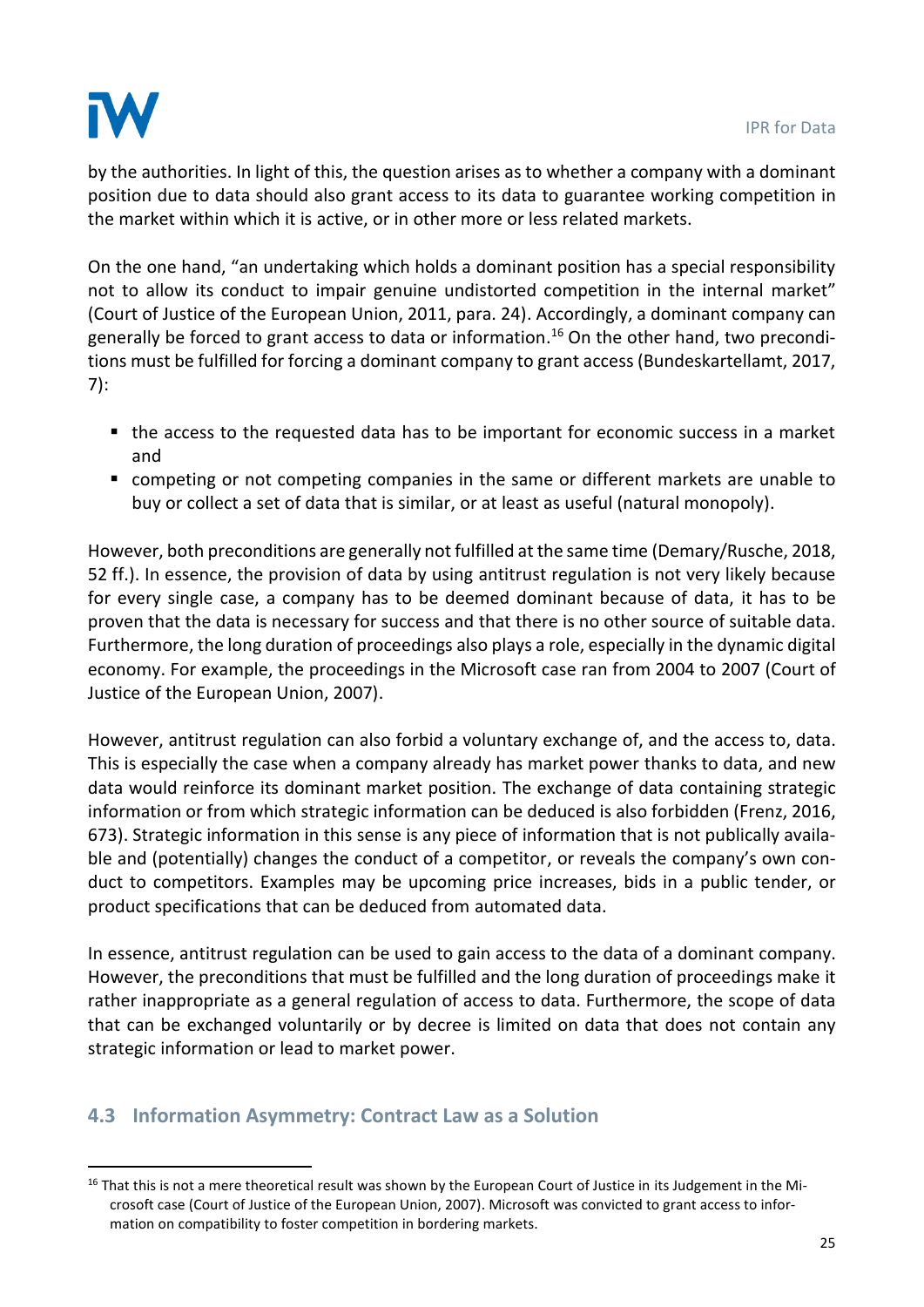

.

Complementary to a comprehensive competition policy approach, contractual solutions may also be able to solve some predominant problems associated with access to data. In this regard, bilateral agreements between companies as well as multilateral agreements similar to patent pools, i.e. a new form of data pool, could solve access issues to create the synergies from matching different data sources from a range of data holders. Nevertheless, technical features could also be able to determine whether such cooperation would work. A typical example is data that is generated in the context of connected cars, which allows for a number of additional services for the driver of a car, such as Advanced Driver Assistance Systems. In such settings, it may simply be the storage location for the data that defines who has access and who does not.

In fact, car manufacturers may have an incentive to prevent other service providers (e.g. component suppliers, insurers, public authorities, mobility service providers, (independent) aftermarket suppliers) from gaining access to the data, even though data sharing would allow for substantial (and especially complementary individual) welfare gains. In such cases, only regulatory norms are able to enhance the internalisation of such gains via compulsory data sharing. For settings in which companies seek data sharing, however, technical barriers could prevent free and efficient sharing and matching. In this context, specific platforms such as the Industrial Data Space  $(IDS)^{17}$  may enhance contractual solutions in forms of bilateral and multilateral agreements.

The IDS is a sovereign data architecture that companies can use for trading and/or sharing data. Most interestingly, the platform allows for the clear definition and securing of specific forms of data usage, creating a technological baseline for implementing data sharing based on bi- or multilateral agreements or data pools. Of course, such cooperation reveals potentials for collusive behaviour,<sup>18</sup> greatly highlighting the need for regulatory and third-party oversight. With respect to antitrust regulation and an industrial data space, it must be said that whether the strategic information and data from which such information can be deduced is exchanged directly or indirectly is irrelevant (Court of Justice of the European Union, 2016a, para. 27). This was underlined by the European Court of Justice in the so called "Eturas" case (Court of Justice of the European Union, 2016a), which involved a travel agency that ran a platform on which other agencies could sell their services. The administrator sent an electronic message to at least some of the travel agencies that were active on the platform. The aim of the message was for the various agencies involved to coordinate and thus limit discounts on the products sold. The judges found that this was a concerted practice and therefore forbidden according to antitrust regulation.

In this case, however, it was also underlined that merely dispatching a message is generally not sufficient to be considered part of a concerted practice. Further evidence, such as a change in behaviour, i.e. a reduction in the discount applied, is necessary (ibid, para 50).

<sup>&</sup>lt;sup>17</sup> Since 2018, the term "international data space" is also commonly used to describe the international character and scope of the concept. See e.g. Fraunhofer ISST (2018) for an overview on the IDS.

<sup>&</sup>lt;sup>18</sup> In this respect, Art. 101 (3) AEUV clarifies the exceptions of the prohibition of cartels. Accordingly, a data pool may state an exception if, and only if, such cooperation is necessary to facilitate technological or economic progress and is limited in scope.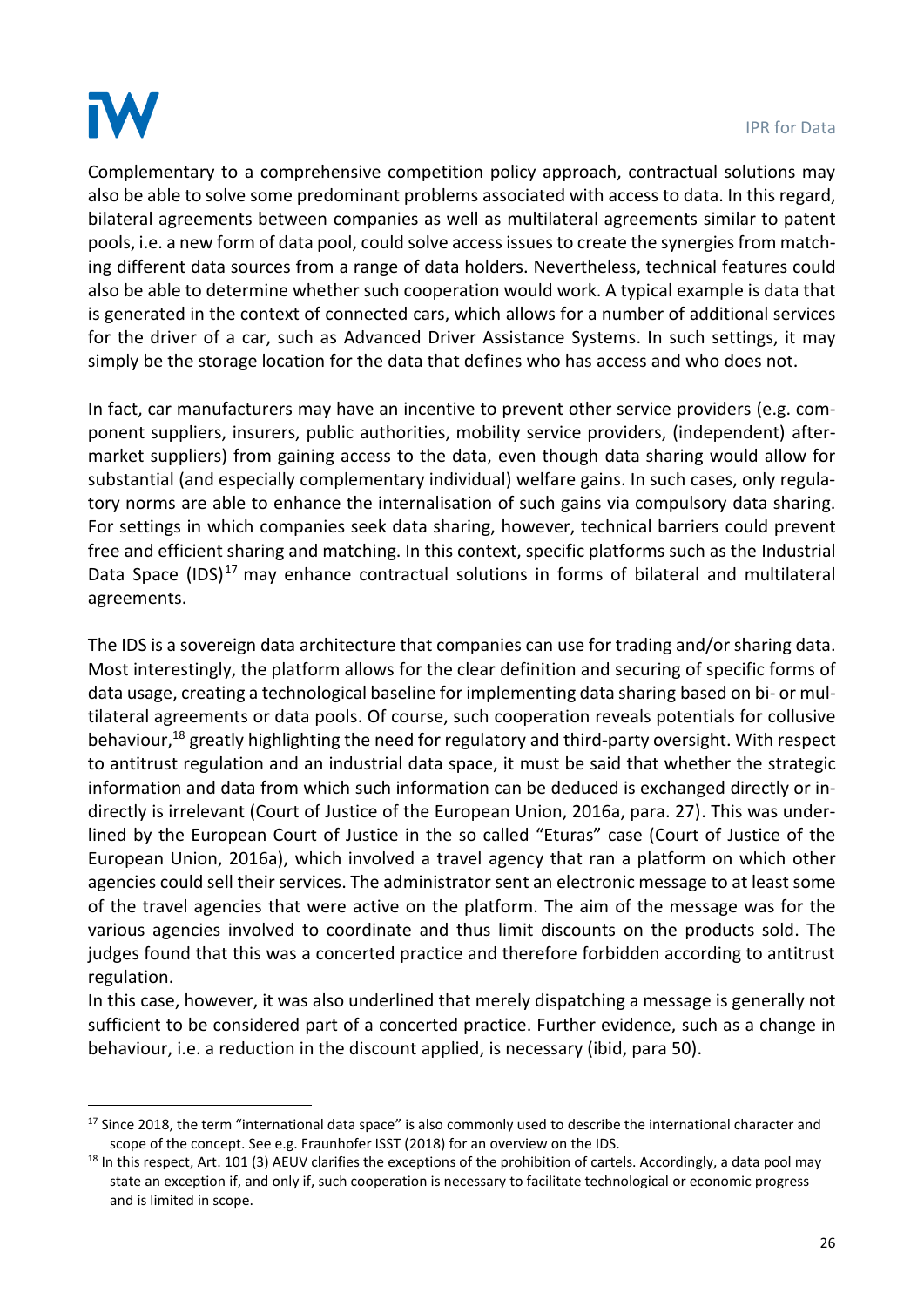

In relation to data, this implies that a company exchanging data in an industrial data space has to take into account which data is exchanged with whom and, which data are made available in an industrial data space. Moreover, data that is acquired must be checked for strategic information.

# **5 Conclusions and Outlook**

In conclusion, we find that an (new) intellectual property right for syntactic data is, overall, neither a feasible nor an efficient solution for solving the various market failures involved in the market for non-personal data. In fact, we have pointed to several specific properties (in the context of subjectivity, totality, exploitability and the scope of protection) that may prevent assigning ownership to a right holder, as well as causing other side effects arising from introducing a new IPR regime. We have also shown that the incentives problem may only be a problem for few specific sectors, characterised by substantial investments for data collection, particularly non-automated data. For the vast majority of automated data, we support the positions stated in the literature and by stakeholders in the economy, whereby the incentives problem is not considered the most significant market failure in the data market. Instead, it is the issues surrounding the right to access data that will have to be resolved, by finding competition policy and contract law solutions to stimulate sharing and matching of data to enable internalisation of the potential welfare gains in the data economy. It is also dubious, in this respect, whether a new IPR will be able to adjust to the developments in the dynamic digital economy or if it would hamper the use and sharing of data.

We have shown that there are already various options for defining data ownership by referring to the Database Directive or trade secret law. Additional property rights may in fact even exacerbate the market outcome, inevitably leaving us with an inefficient allocation of data resources in terms of, at most, a third- or fourth-best solution. The recent competition law jurisprudence has already taken notable steps to foster the competitiveness of new business models in the data economy and to prevent dominant market positions of companies in the data market. Nevertheless, developments in the digital economy can also make the introduction of a new IPR worthwhile in the near future. Furthermore, we have also pointed to some specific characteristics for which the policymaker will have to find feasible and adequate answers when the internet of things and future business models for trading data proceed. In fact, the various approaches in the literature that try to define ownership of syntactic data reveal that legal uncertainty exists, which may also lead to a fragmentation of the European Single Market because of the use of differing approaches in different member countries.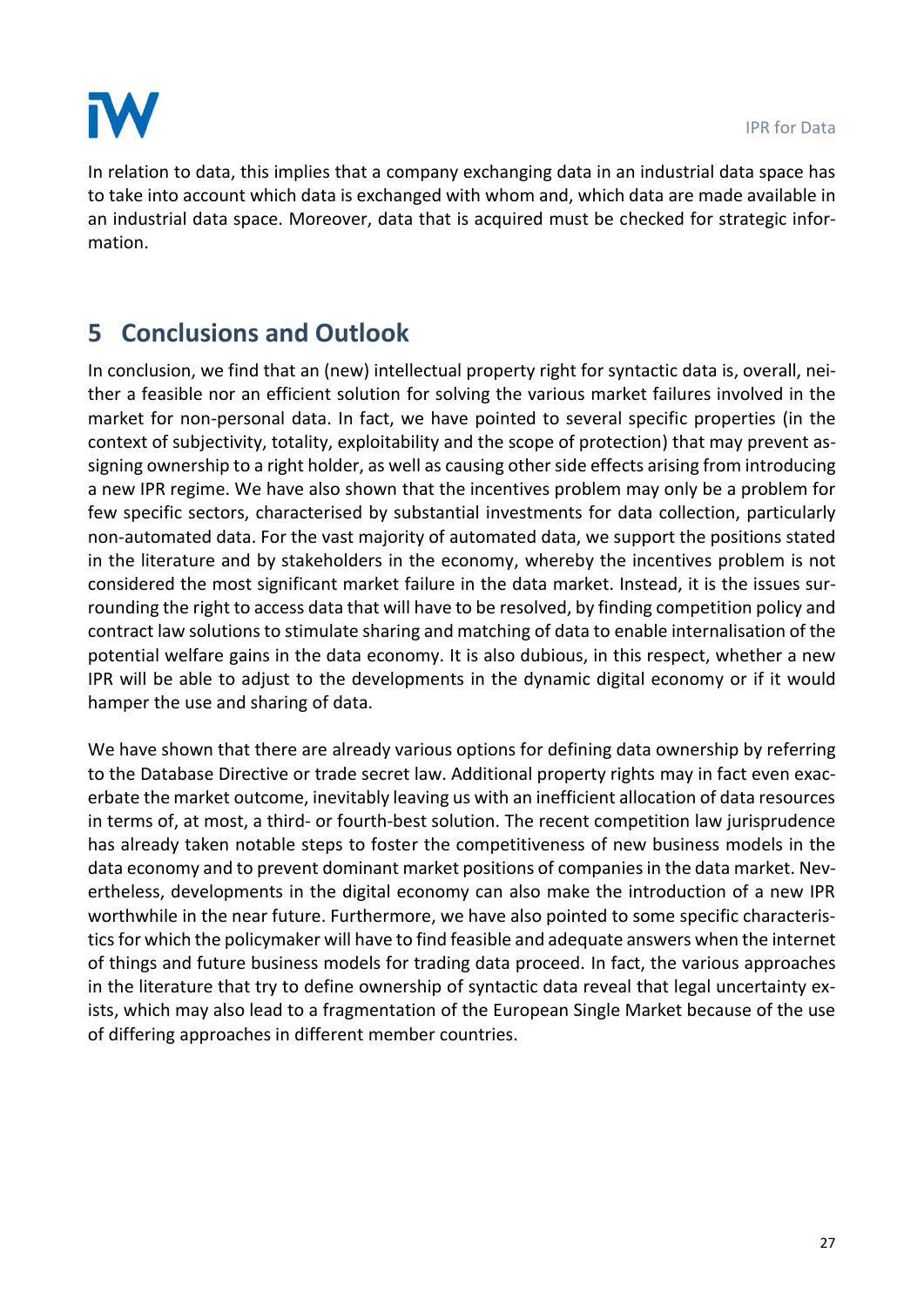

# **References**

Assion, Simon / Heun, Sven-Erik, 2015, Internet(recht) der Dinge. Zum Aufeinandertreffen von Sachen- und Informationsrecht, in: Computer und Recht, Vol. 31, No. 12, pp. 812–818

Buchanan, James / Yong, Yoon, 2000, Symmetric Tragedies: Commons and Anticommons, in: Journal of Law and Economics, Vol. 43, No. 1, pp. 1–13

Bundeskartellamt, 2017, Big Data und Wettbewerb. Schriftenreihe "Wettbewerb und Verbraucherschutz in der digitalen Wirtschaft", No. 1, Bonn

Bundesministerium für Verkehr und digitale Infrastruktur. 2017, Wir brauchen ein Datengesetz in Deutschland, Strategiepapier Digitale Souveränität, https://www.bmvi.de/Shared-Docs/DE/Artikel/DG/datengesetz.html [25.09.2018]

Bundesverband der Deutschen Industrie, 2015, Industrie 4.0 - Rechtliche Herausforderungen der Digitalisierung. Ein Beitrag zum politischen Diskurs, Berlin, München

Coase, Ronald, 1960, The Problem of Social Cost, in: Journal of Law and Economics, Vol. 3, pp. 1–44

Cohen, Wesley M. / Levinthal, Daniel A., 1989, Innovation and learning: The two faces of r&d, in: Economic Journal, in: Economic Journal, Vol. 99, No. 397, pp. 569–596

Court of Justice of the European Union, 2007, Judgment in Case T-201/04, Microsoft Corp. v European Commission

Court of Justice of the European Union, 2011, Judgment in Case C-52/09, Konkurrensverket v TeliaSonera Sverige AB

Court of Justice of the European Union, 2016a, Judgment in Case C-74/14, Eturas, [http://cu](http://curia.europa.eu/juris/document/document.jsf?text=&docid=173680&pageIndex=0&doclang=EN&mode=lst&dir=&occ=first&part=1&cid=1396676)[ria.europa.eu/juris/document/document.jsf?text=&docid=173680&pageIn](http://curia.europa.eu/juris/document/document.jsf?text=&docid=173680&pageIndex=0&doclang=EN&mode=lst&dir=&occ=first&part=1&cid=1396676)[dex=0&doclang=EN&mode=lst&dir=&occ=first&part=1&cid=1396676](http://curia.europa.eu/juris/document/document.jsf?text=&docid=173680&pageIndex=0&doclang=EN&mode=lst&dir=&occ=first&part=1&cid=1396676) [31.10.2018]

Court of Justice of the European Union, 2016b, Judgment in Case C‑582/14, Patrick Breyer v. Bundesrepublik Deutschland, Luxembourg, [http://curia.europa.eu/juris/document/docu](http://curia.europa.eu/juris/document/document.jsf;jsessionid=9ea7d0f130dcb550c147a1fb41d1b647b9a3d7036bd1.e34KaxiLc3eQc40LaxqMbN4Pbh0Ne0?text=&docid=184668&pageIndex=0&doclang=EN&mode=lst&dir=&occ=first&part=1&cid=693310)[ment.jsf;jsessionid=9ea7d0f130dcb550c147a1fb41d1b647b9a3d7036bd1.e34Kax](http://curia.europa.eu/juris/document/document.jsf;jsessionid=9ea7d0f130dcb550c147a1fb41d1b647b9a3d7036bd1.e34KaxiLc3eQc40LaxqMbN4Pbh0Ne0?text=&docid=184668&pageIndex=0&doclang=EN&mode=lst&dir=&occ=first&part=1&cid=693310)[iLc3eQc40LaxqMbN4Pbh0Ne0?text=&docid=184668&pageIn](http://curia.europa.eu/juris/document/document.jsf;jsessionid=9ea7d0f130dcb550c147a1fb41d1b647b9a3d7036bd1.e34KaxiLc3eQc40LaxqMbN4Pbh0Ne0?text=&docid=184668&pageIndex=0&doclang=EN&mode=lst&dir=&occ=first&part=1&cid=693310)[dex=0&doclang=EN&mode=lst&dir=&occ=first&part=1&cid=693310](http://curia.europa.eu/juris/document/document.jsf;jsessionid=9ea7d0f130dcb550c147a1fb41d1b647b9a3d7036bd1.e34KaxiLc3eQc40LaxqMbN4Pbh0Ne0?text=&docid=184668&pageIndex=0&doclang=EN&mode=lst&dir=&occ=first&part=1&cid=693310) [31.10.2018]

Demary, Vera / Rusche, Christian, 2018, Economics of Platforms, IW-Analyse, No. 123, Cologne

Demsetz, Harold, 1967, Toward a Theory of Property Rights, in: American Economic Review, Vol. 57, No. 2, pp. 347–359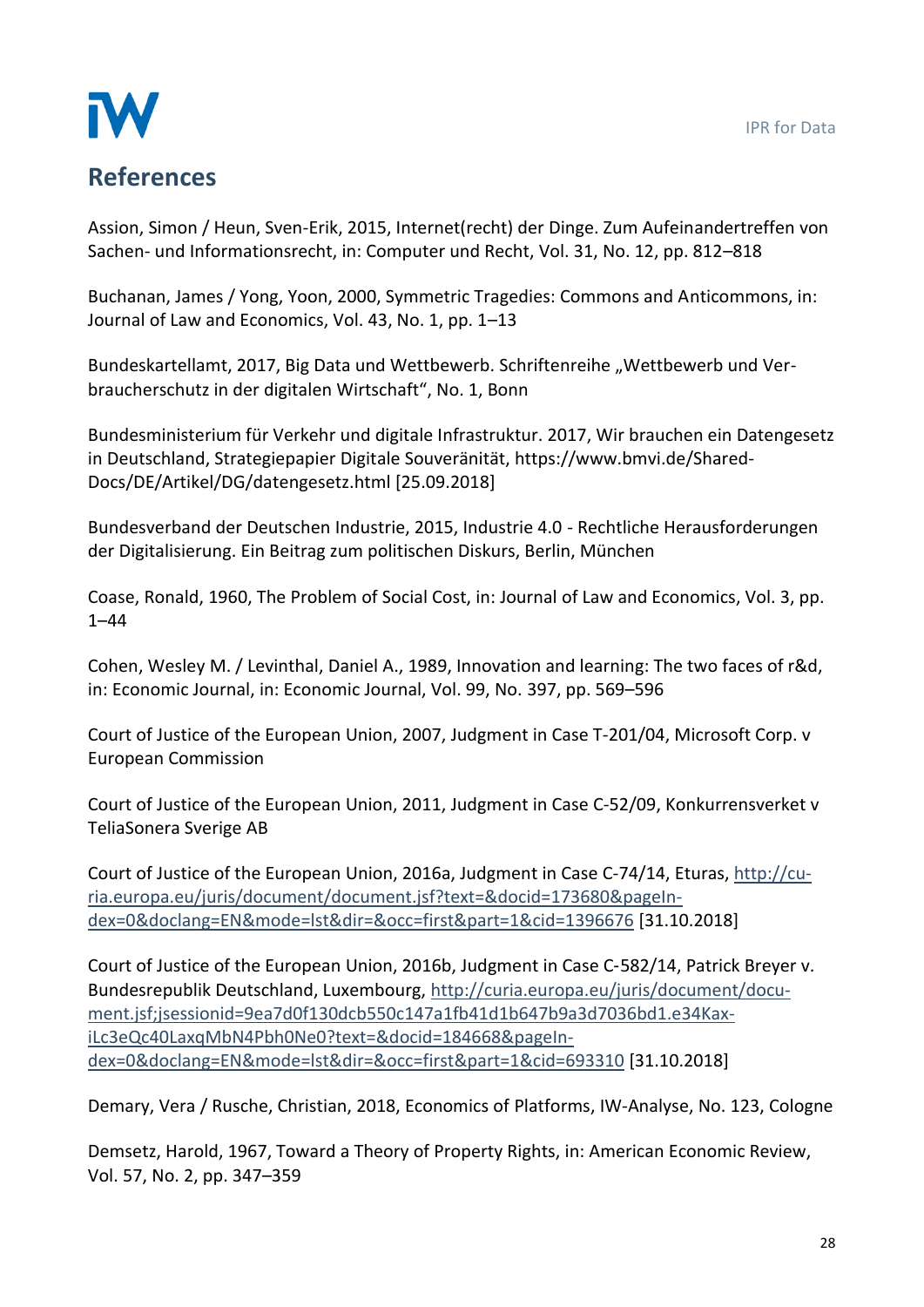

Dorner, Michael, 2014, Big Data und "Dateneigentum", in: Computer und Recht, Vol. 30, No. 9, pp. 617-628

Drechsler, Jörg / Jentzsch, Nicola, 2018, Synthetische Daten. Innovationspotential und gesellschaftliche Herausforderungen, Impuls paper, https://www.stiftung-nv.de/sites/default/files/synthetische\_daten.pdf [04.09.2018]

Drexl, Josepf, 2017, Designing Competitive Markets for Industrial Data. Between Propertisation and Access, in: Journal of Intellectual Property, Information Technology and Electronic Commerce Law, Vol. 8, No. 4, pp. 257–292

Duch-Brown, Nestor / Martens, Bertin / Mueller-Langer, Frank, 2017, The Economics of Ownership, Access and Trade in Digital Data. Digital Economy Working Paper 2017-01, Seville

Duisberg, Alexander, 2017, "Datenhoheit und Recht des Datenbankenherstellers" - Recht am Einzeldatum vs. Rechte an Datensammlungen, in: Daten als Wirtschaftsgut, pp. 15–35

Eger, Thomas / Scheufen, Marc (2018): The economics of open access. On the future of academic publishing, Cheltenham

Ensthaler, Jürgen, 2016, Industrie 4.0 und die Berechtigung an Daten, in: Neue Juristische Wochenzeitschrift, No. 48, pp. 3473–3478

European Commission, 2015, A Digital Single Market Strategy for Europe. Com(2015) 192 final, Brüssel, https://eur-lex.europa.eu/legal-content/EN/TXT/PDF/?uri=CELEX:52015DC0192&from=EN [1.10.2018]

Franceschi, Alberto De / Lehmann, Michael, 2015, Data as Tradeable Commodity and New Measures for their Protection, in: The Italian Law Journal, Vol. 1, No. 1, pp. 51–72

Fraunhofer ISST, 2018, Industrial Data Space. Überblick, Köln

Frenz, Walter, 2016, Industrie 4.0 und Wettbewerbsrecht, in: Wettbewerb in Recht und Praxis, Vol. 62, No. 6, pp. 671–678

Fritsch, Michael, 2014, Marktversagen und Wirtschaftspolitik. Mikroökonomische Grundlagen staatlichen Handelns, München

Gallini, Nancy, 1992, Patent Policy and Costly Imitation, in: RAND Journal of Economics, Vol. 23, No. 1, pp. 52–63

Gilbert, Richard / Shapiro, Carl, 1990, Optimal Patent Length and Breadth, in: RAND Journal of Economics, Vol. 21, pp. 106–112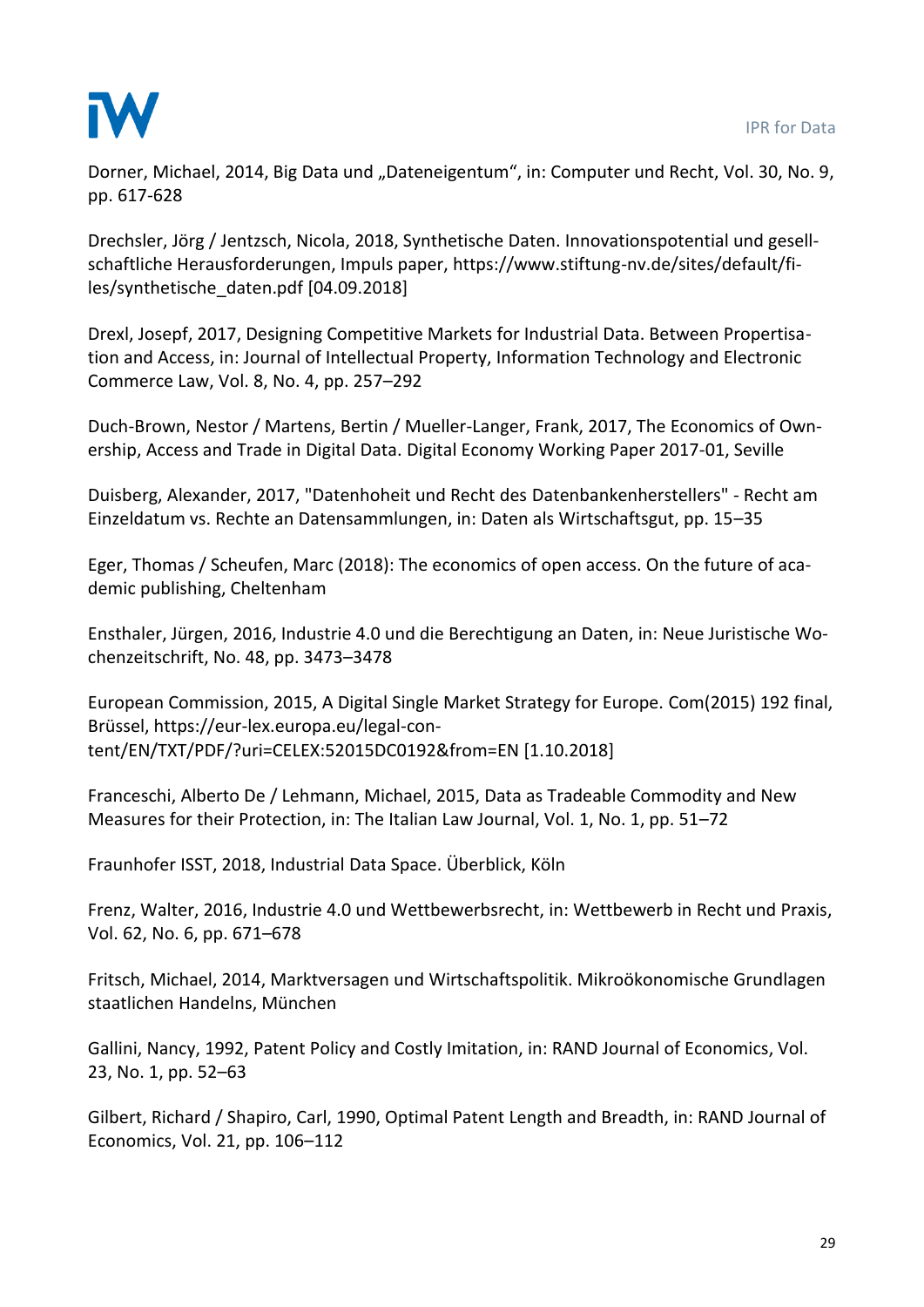

Grosskopf, Lambert, 2012, Rechte an privat erhobenen Geo- und Telemetriedaten, in: Strobl, Josef / Blaschke, Thomas / Griesebner, Gerald (ed.), Angewandte Geoinformatik 2012. Beiträge zum 24. AGIT-Symposium Salzburg, Berlin, pp. 171–174

Haucap, Justus, 2015, Ordnungspolitik und Kartellrecht im Zeitalter der Digitalisierung, DICE Ordnungspolitische Perspektiven No. 77, Düsseldorf

Haucap, Justus / Kerber, Wolfgang / Schweitzer, Heike / Welker, Robert, 2018, Modernisierung der Missbrauchsaufsicht für marktmächtige Unternehmen, Endbericht Projekt im Auftrag des Bundesministeriums für Wirtschaft und Energie (BMWi), Projekt-No. 66/17, o.O.

Heckman, Judd / Peters, Elizabeth / Kurup, Nikhil Gopinath / Boehmer, Erin / Davaloo, Milad, 2015, A Pricing Model for Data Markets, Newport Beach

Heller, Michael A., 1998, The Tragedy of the Anticommons: Property in the Transition from Marx to Markets, in: Harvard Law Review, Vol. 111, No. 3, p.621

Hennemann, Moritz / Paal, Boris, 2018, Big Data As An Asset. Daten und Kartellrecht, Gutachten im Projekt ABIDA – Assessing Big Data, o.O.

Hoeren, Thomas, 2013, Dateneigentum. Versuch einer Anwendung von § 303a StGB im Zivilrecht, in: MultiMedia und Recht, Vol. 16, No. 8, pp. 486–491

Hugenholtz, Bernd, 2017, Data Property in the System of Intellectual Property Law: Welcome Guest or Misfit, in: Lohsse, Sebastian / Staudenmayer, Dirk / Schulze, Reiner (ed.), Trading Data in the Digital Economy: Legal Concepts and Tools. Münster Colloquia on EU Law and the Digital Economy III, Baden-Baden, pp. 75-100

IDC - International Data Corporation and Open Evidence, 2017, European Data Market, SMART 2013/0063, Final Report, Study for the European Commission (Directorate-General for Communications Networks, Content and Technology), Brussels

Jänich, Volker, 2002, Geistiges Eigentum – eine Komplementärerscheinung zum Sacheigentum?, Tübingen

Kerber, Wolfgang, 2016, A New (Intellectual) Property Right for Non-Personal Data? An Economic Analysis, in: Gewerblicher Rechtsschutz und Urheberrechte, Internationaler Teil (GRUR Int), Vol. 65, No. 11, pp. 989–999

Kiefer, Jonas, 2018, Das Geschäftsgeheimnis nach dem Referentenentwurf zum Geschäftsgeheimnisgesetz: Ein Immaterialgüterrecht, in: Wettbewerb in Recht und Praxis, Vol. 64, No. 8, pp. 910–917

Leveque, Francois / Meniere, Yann, 2004, The Economics of Patents and Copyright, Paris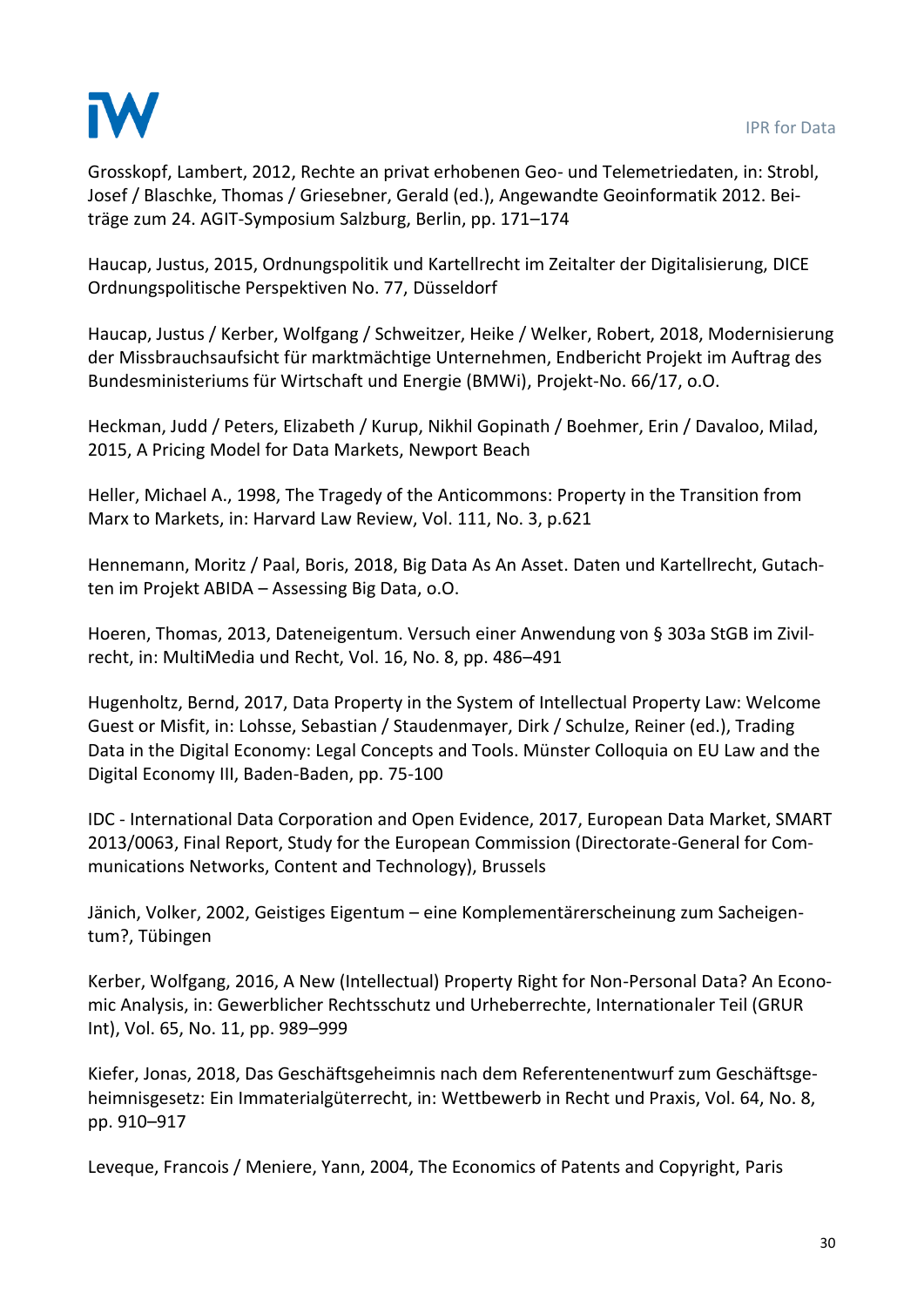

Lohsee, Sebastian / Schulze, Reiner / Staudenmayer, Dirk, 2017, Introduction, in: Lohsse, Sebastian / Staudenmayer, Dirk / Schulze, Reiner (ed.), Trading Data in the Digital Economy: Legal Concepts and Tools. Münster Colloquia on EU Law and the Digital Economy III, Baden-Baden, pp. 13–24

Maurer, Stephen / Scotchmer, Suzanne, 1998, The Independent Invention Defense in Intellectual Property, in: Economica, Vol. 69, No. 276, pp. 535–547

Nordhaus, William, 1969, An Economic Theory of Technological Change, in: The American Economic Review, Vol. 59, No. 2, pp. 18–28

Official Journal of the European Communities, 1996, Directive 96/9/EC on the legal protection of databases, Vol. 39, L 77, pp. 20–28

Official Journal of the European Union, 2016a, Regulation (EU) 2016/679 on the protection of natural persons with regard to the processing of personal data and on the free movement of such data (General Data Protection Regulation), Vol. 59, L 119, pp. 1–88

Official Journal of the European Union, 2016b, Directive (EU) 2016/943 on the protection of undisclosed know-how and business information (trade secrets) against their unlawful acquisition, use and disclosure, Vol. 59, L 157, pp. 1–18

Ohly, Ansgar, 2014, Der Geheimnisschutz in deutschen Recht. Heutiger Stand und Perspektiven, in: Gewerblicher Rechtsschutz und Urheberrechte, Vol. 116, No. 1, pp. 1–11

Plattform Industrie 4.0, 2016, Industrie 4.0 - Wie das Recht Schritt hält, Berlin

Posner, Richard A., 2005, Intellectual Property: The Law and Economics Approach, in: Journal of Economic Perspectives, Vol. 19, No. 2, pp. 57–73

Rifkin, Jeremy (2015): The zero marginal cost society. The internet of things, the collaborative commons, and the eclipse of capitalism, New York

Rusche, Christian, 2017, Wettbewerbsrecht 2.0, IW-Kurzbericht, No. 20, Cologne

Rusche, Christian, 2018 Forthcoming, Data economy and antitrust regulation. An European perspective, in: Intereconomics

Scheufen, Marc, 2015, Copyright versus open access. On the organisation and international political economy of access to scientific knowledge, Cham

Scheufen, Marc, 2018, Angewandte Mikroökonomie und Wirtschaftspolitik. Mit einer Einführung in die ökonomische Analyse des Rechts, Berlin, Heidelberg

Varian, Hal R., 2003, Intermediate Microeconomics. A modern Approach, New York, London